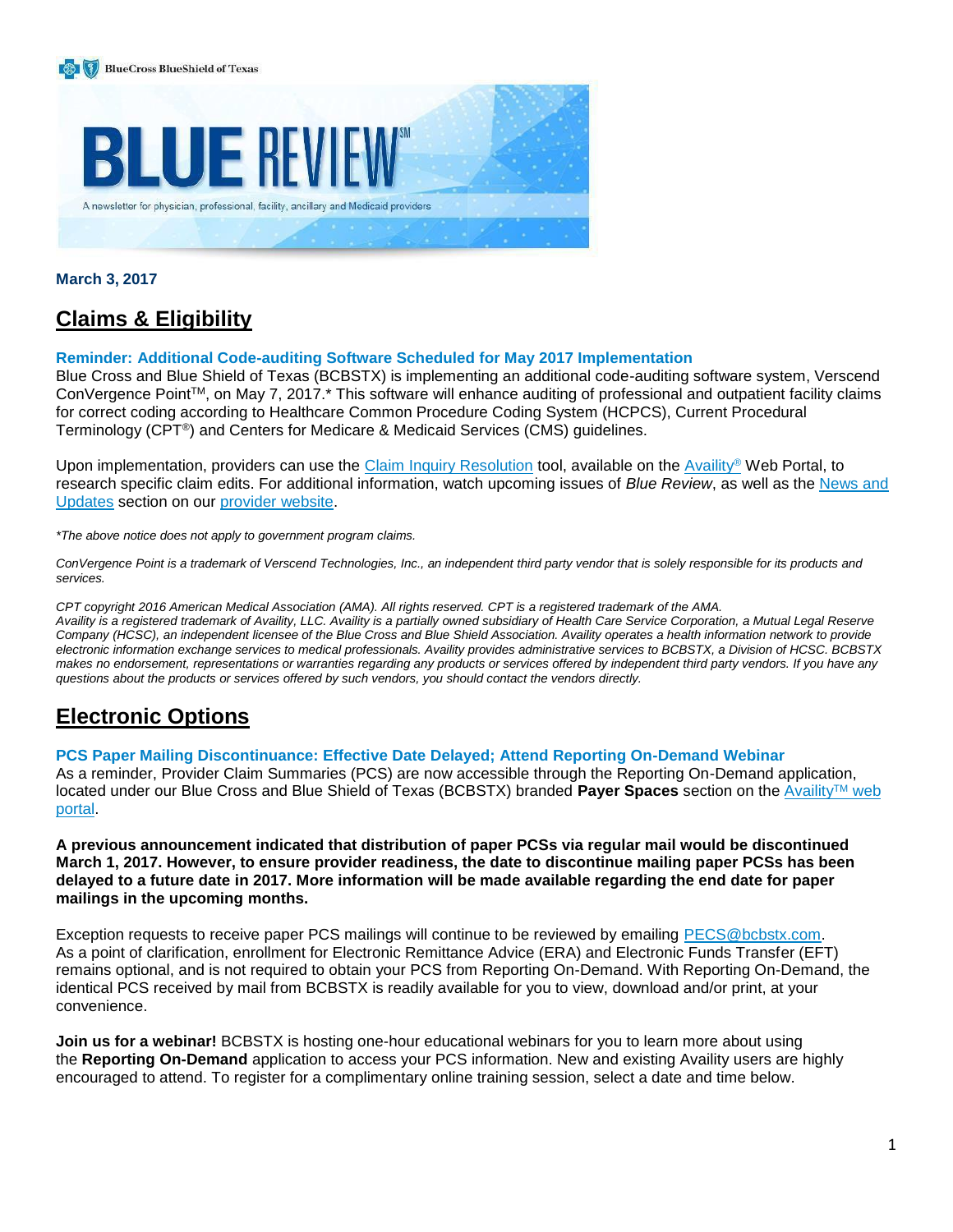[March](http://www.pages02.net/hcscnosuppression/blue_review_march_2017/LPT.url?kn=981451&vs=OWExYjQzZDktNmJlOC00YmFmLWI2MDctYTAzZGI3YzhiNjQ1OzA6MTA1MzM0ODI6MTg2NTA0NTY2NDQyOjExMjAwNzkxNzU6MTEyMDA3OTE3NTsS1) 8, 2017 – 2 to 3 p.m. [March](http://www.pages02.net/hcscnosuppression/blue_review_march_2017/LPT.url?kn=981452&vs=OWExYjQzZDktNmJlOC00YmFmLWI2MDctYTAzZGI3YzhiNjQ1OzA6MTA1MzM0ODI6MTg2NTA0NTY2NDQyOjExMjAwNzkxNzU6MTEyMDA3OTE3NTsS1) 15, 2017 – 2 to 3 p.m. [March](http://www.pages02.net/hcscnosuppression/blue_review_march_2017/LPT.url?kn=981453&vs=OWExYjQzZDktNmJlOC00YmFmLWI2MDctYTAzZGI3YzhiNjQ1OzA6MTA1MzM0ODI6MTg2NTA0NTY2NDQyOjExMjAwNzkxNzU6MTEyMDA3OTE3NTsS1) 22, 2017 – 2 to 3 p.m. [March](http://www.pages02.net/hcscnosuppression/blue_review_march_2017/LPT.url?kn=981454&vs=OWExYjQzZDktNmJlOC00YmFmLWI2MDctYTAzZGI3YzhiNjQ1OzA6MTA1MzM0ODI6MTg2NTA0NTY2NDQyOjExMjAwNzkxNzU6MTEyMDA3OTE3NTsS1) 29, 2017  $-$  2 to 3 p.m.

**Not yet registered with Availity?** Simply go to [availity.com](https://www.availity.com/), select "Register" and complete the online registration process today at no additional cost. For more information on Availity registration or to request additional training, contact our Provider Education Consultants at [PECS@bcbstx.com.](PECS@tx.com)

*Availity is a trademark of Availity, LLC, a separate company that operates a health information network to provide electronic information exchange services to medical professionals. Availity provides administrative services to BCBSTX. BCBSTX makes no endorsement, representations or warranties*  regarding any products or services offered by third party vendors such as Availity. If you have any questions about the products or services offered by *such vendors, you should contact the vendor(s) directly.*

**--------------------------------------------------------------------------**

#### **Register for March Claims Training Classes**

BCBSTX is proud to offer complementary online educational webinars. These sessions give providers, billers, utilization areas and administrative departments the flexibility to attend live webinars. Visit the [Education and Reference](https://www.bcbstx.com/provider/education_reference.html) section on the [bcbstx.com/provider](https://www.bcbstx.com/provider/) website to view available classes or you can check the links below for currently available sessions.

- [Back to Basics: Availity](http://links.mkt2527.com/ctt?kn=1&ms=MTA1MzM0ODIS1&r=MTg2NTA0NTY2NDQyS0&b=0&j=MTEyMDA3OTE3NQS2&mt=1&rt=0)<sup>™</sup> 101 Webinar includes training on Claim Research Tool
- [Reporting On-Demand: Obtaining Provider Claim Summaries](https://www.bcbstx.com/provider/tools/index.html)
- [Remittance Viewer](https://www.bcbstx.com/provider/training/provider_education.html)

**--------------------------------------------------------------------------**

# **Reminder: Availity® Claim Research Tool Offers Enhanced Status Results**

Using an electronic route, such as the Availity Claim Research Tool (CRT), is the most convenient, efficient and secure method of requesting detailed claim status. The CRT tool now returns more detailed information than ever before.

The CRT allows registered Availity users to search for claims by member ID, group number and date of service, or by National Provider Identifier (NPI) and specific claim number, also known as a Document Control Number (DCN). With easy-to-read denial descriptions, the tool enables users to check the status of multiple claims in one view to obtain realtime claim status.

The **CRT Search Results** page now delivers the rendering provider ID and name submitted on the claim. Additionally, the claim status Service Line break-down returns:

- Diagnosis Code
- Copay
- **Coinsurance**
- **Deductible**
- **Modifier**
- Unit or Time or Mile

This necessary information is available within a few clicks, lessening the need to speak with a Customer Advocate. For additional information, refer to the CRT tip [sheet,](https://www.bcbstx.com/provider/pdf/availity_crt_online_tip_sheet.pdf) which can also be found on the [Provider](https://www.bcbstx.com/provider/tools/index.html) Tools page in the Education & Reference section of our [provider](https://www.bcbstx.com/provider/) website. As a reminder, you must be registered with Availity to utilize the CRT. For registration information, visit [availity.com,](https://www.availity.com/) or contact Availity Client Services at 800-282-4548.

# **Learn More About Availity**

We host complementary webinars for providers to learn how to use the CRT and other electronic tools to their fullest potential. You do not need to be an existing Availity user to attend a webinar. To register for an upcoming webinar, go to the Back to Basics: Availity 101 [webinars](https://www.bcbstx.com/provider/tools/index.html) page on our website. Webinars are currently scheduled weekly through March.

Availity is a registered trademark of Availity, LLC. Availity is a partially owned subsidiary of Health Care Service Corporation, a Mutual Legal Reserve Company (HCSC), an independent licensee of the Blue Cross and Blue Shield Association. Availity operates a health information network to provide electronic information exchange services to medical professionals. Availity provides administrative services to BCBSTX, a Division of HCSC. BCBSTX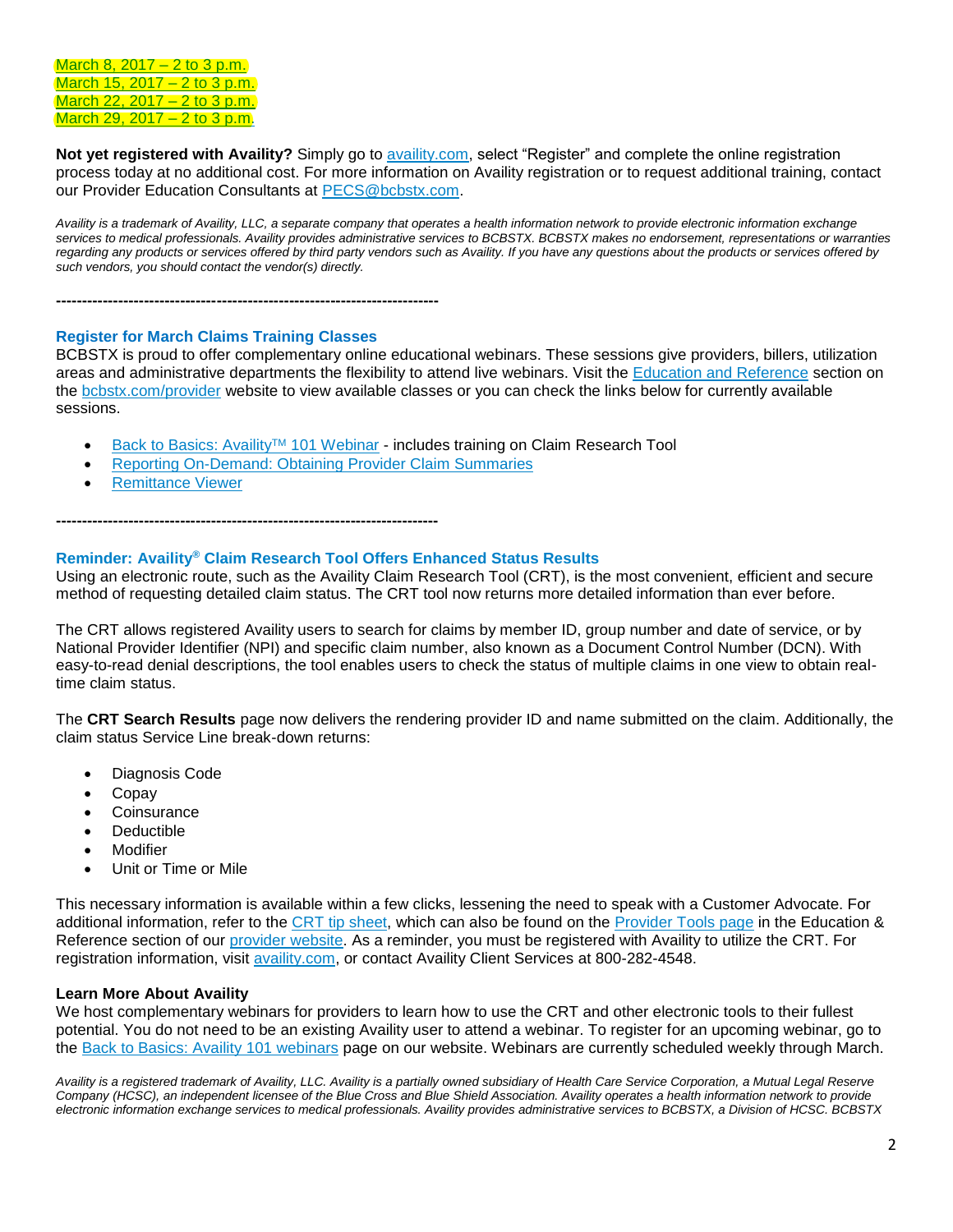makes no endorsement, representations or warranties regarding any products or services offered by independent third party vendors. If you have any *questions about the products or services offered by such vendors, you should contact the vendors directly.*

**--------------------------------------------------------------------------**

# **Standards & Requirements**

# **New Preauthorization Requirements through eviCoreTM Effective June 1, 2017**

*Applies to: Blue Cross Medicare Advantage HMOSM and Blue Cross Medicare Advantage PPOSM*

Blue Cross and Blue Shield of Texas (BCBSTX) has contracted with eviCore healthcare (eviCore), an independent specialty medical benefits management company. Effective June 1, 2017, eviCore will provide new utilization management preauthorization requirements for the specialized clinical services outlined below:

- **Outpatient Molecular Genetics**
- **Outpatient Radiation Therapy**
- **Musculoskeletal**
	- o Chiropractic
		- o Physical and Occupational Therapy
		- o Speech Therapy
		- o Spine Surgery (Outpatient/Inpatient)
		- o Spine Lumbar Fusion (Outpatient/Inpatient)
		- o Interventional Pain

# **Outpatient Cardiology & Radiology**

- o Abdomen Imaging
- o Cardiac Imaging
- o Chest Imaging
- o Cardiac Rhythm Implantable Device (Crid)
- o Head Imaging
- o Musculoskeletal
- o Neck Imaging
- o Obstetrical Ultrasound Imaging
- o Oncology Imaging
- o Pelvis Imaging
- o Peripheral Nerve Disorders (Pnd) Imaging
- o Peripheral Vascular Disease (Pvd) Imaging
- o Spine Imaging
- **Outpatient Medical Oncology**
- **Outpatient Sleep**
- **Outpatient Specialty Drug**

The Blue Cross Medicare Advantage HMO [Preauthorization](https://www.bcbstx.com/provider/pdf/bcma-preauth-06012017.pdf) Requirements list and Blue Cross Medicare [Advantage](https://www.bcbstx.com/provider/pdf/bma-preauth-06012017.pdf) PPO [Preauthorization](https://www.bcbstx.com/provider/pdf/bma-preauth-06012017.pdf) Requirements list have been updated to include the **services listed above requiring preauthorization through eviCore, for services beginning June 1, 2017.**

For a detailed list of Current Procedural Terminology (CPT®) codes that apply to the above services, refer to the [Specialty](https://www.bcbstx.com/pdf/specialty-um-pre-authorization-program-code-listing.pdf) UM [Pre-authorization](https://www.bcbstx.com/pdf/specialty-um-pre-authorization-program-code-listing.pdf) Program Code Listing. The updated preauthorization lists will be located on the applicable [Blue](https://www.bcbstx.com/provider/network/bma_hmo.html) Cross Medicare Advantage HMO Network [Participation](https://www.bcbstx.com/provider/network/bma_hmo.html) and Blue Cross Medicare [Advantage](https://www.bcbstx.com/provider/network/bma_ppo.html) PPO Network [Participation](https://www.bcbstx.com/provider/network/bma_ppo.html) pages.

#### **To obtain preauthorization through eviCore, you may use one of the following methods:**

- **The eviCore healthCare web portal** is available 24/7. After a one-time registration, you can initiate a case, check status, review guidelines, view authorizations/eligibility and more. The web portal is the quickest, most efficient way to obtain information.
- Texas providers can **call 855-252-1117** (toll-free) between 6 a.m. 6 p.m. CT, Monday through Friday, and 9 a.m. - noon CT on Saturdays, Sundays and legal holidays.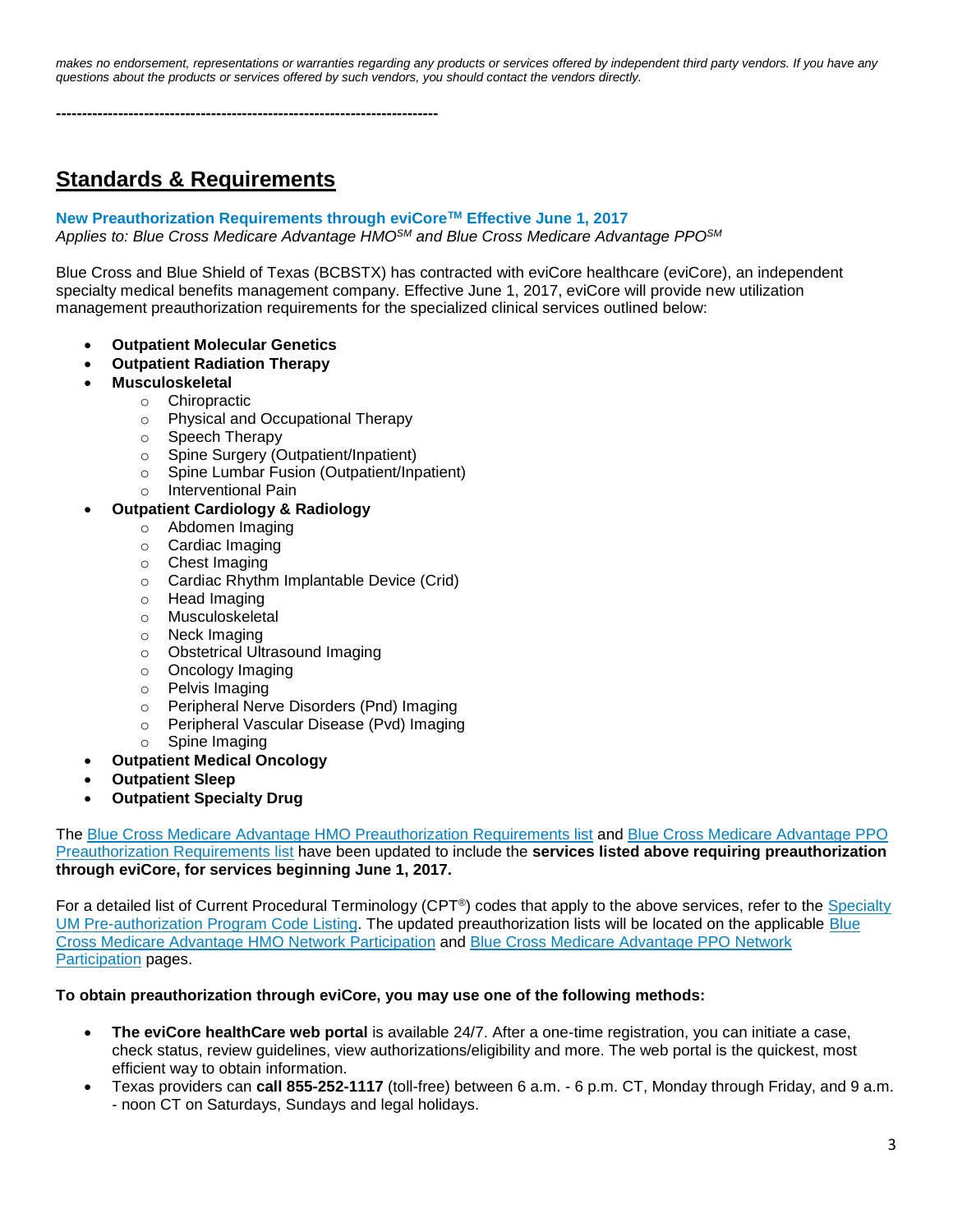BCBSTX and eviCore will be providing additional information, including eviCore's future website and training opportunities, on the BCBSTX [provider](https://www.bcbstx.com/provider/) website and in this newsletter.

Services performed without preauthorization or that do not meet medical necessity criteria may be denied for payment, and the rendering provider may not seek reimbursement from the member.

For all other services (not listed above) requiring a referral and/or preauthorization, providers will continue to use the current telephone and fax numbers as noted on the preauthorization/referral requirements list, including those for iExchange® and Availity™. iExhange is accessible to physicians, professional providers and facilities contracted with BCBSTX. Go to *[iExchange](https://www.bcbstx.com/provider/tools/iexchange_index.html)* to learn more or set up a new account.

If you have any questions or if you need additional information, please contact your BCBSTX Network [Management](https://www.bcbstx.com/provider/contact_us.html#localnetwork) [Representative.](https://www.bcbstx.com/provider/contact_us.html#localnetwork)

Preauthorization determines whether the proposed service or treatment meets the definition of medical necessity under the applicable benefit plan. *Preauthorization of a service is not a guarantee of payment of benefits. Payment of benefits is subject to several factors, including, but not limited to,*  eligibility at the time of service, payment of premiums/contributions, amounts allowable for services, supporting medical documentation, and other terms, *conditions, limitations, and exclusions set forth in the member's policy certificate and/or benefits booklet and or summary plan description. Regardless of any preauthorization or benefit determination, the final decision regarding any treatment or service is between the patient and the health care provider.*

*eviCore is a trademark of eviCore healthcare, LLC, formerly known as CareCore, an independent company that provides utilization review for select health care services on behalf of BCBSTX.*

*Availity is a trademark of Availity, L.L.C., a separate company that operates a health information network to provide electronic information exchange services to medical professionals. Availity provides administrative services to BCBSTX. Aerial, iExchange and Medecision® are trademarks of Medecision, Inc., a separate company that offers collaborative health care management solutions for payers and providers. BCBSTX makes no*  endorsement, representations or warranties regarding any products or services offered by Availity or Medecision. The vendors are solely responsible for *the products or services they offer. If you have any questions regarding any of the products or services they offer, you should contact the vendor(s) directly.*

**--------------------------------------------------------------------------**

# **Notices & Announcements**

#### **Medicare Outpatient Observation Notice Requirement**

*Applies to: Blue Cross Medicare Advantage HMOSM and Blue Cross Medicare Advantage PPOSM*

Effective March 1, 2017, the Notice of Observation Treatment and Implication for Care Eligibility Act (NOTICE Act) requires hospitals and critical access hospitals (CAH) to provide notification to individuals receiving observation services as outpatients for more than 24 hours.

Hospitals and CAHs are required to give the CMS-developed standardized notice – the **Medicare Outpatient Observation Notice (MOON)** – to a Medicare beneficiary or enrollee who has been receiving observation services as an outpatient for more than 24 hours. The notice must be provided no longer than 36 hours after observation services are initiated. To obtain a copy, visit the CMS [website](https://www.cms.gov/Medicare/Medicare-General-Information/BNI/index.html) and then scroll down for copies of the CMS MOON instructions and forms in both English and Spanish.

The MOON will inform nearly one million beneficiaries annually of the reason the individual is an outpatient receiving observation services and the implications of observation services on cost sharing.

An oral explanation of the MOON must be provided, ideally in conjunction with the delivery of the notice. A signature must be obtained from the individual (or an individual qualified to act on their behalf) to acknowledge the receipt and understanding of the notice (or in cases of refusal of signature by such individual, signature by the staff member of the hospital or CAH providing the notice).

Thank you for your continued participation. If you have any questions or if you need additional information, please contact your BCBSTX Network Management [Representative.](https://www.bcbstx.com/provider/contact_us.html#localnetwork)

**--------------------------------------------------------------------------**

**New BCBSTX Client in Blue EssentialsSM Network: Employees Retirement System of Texas**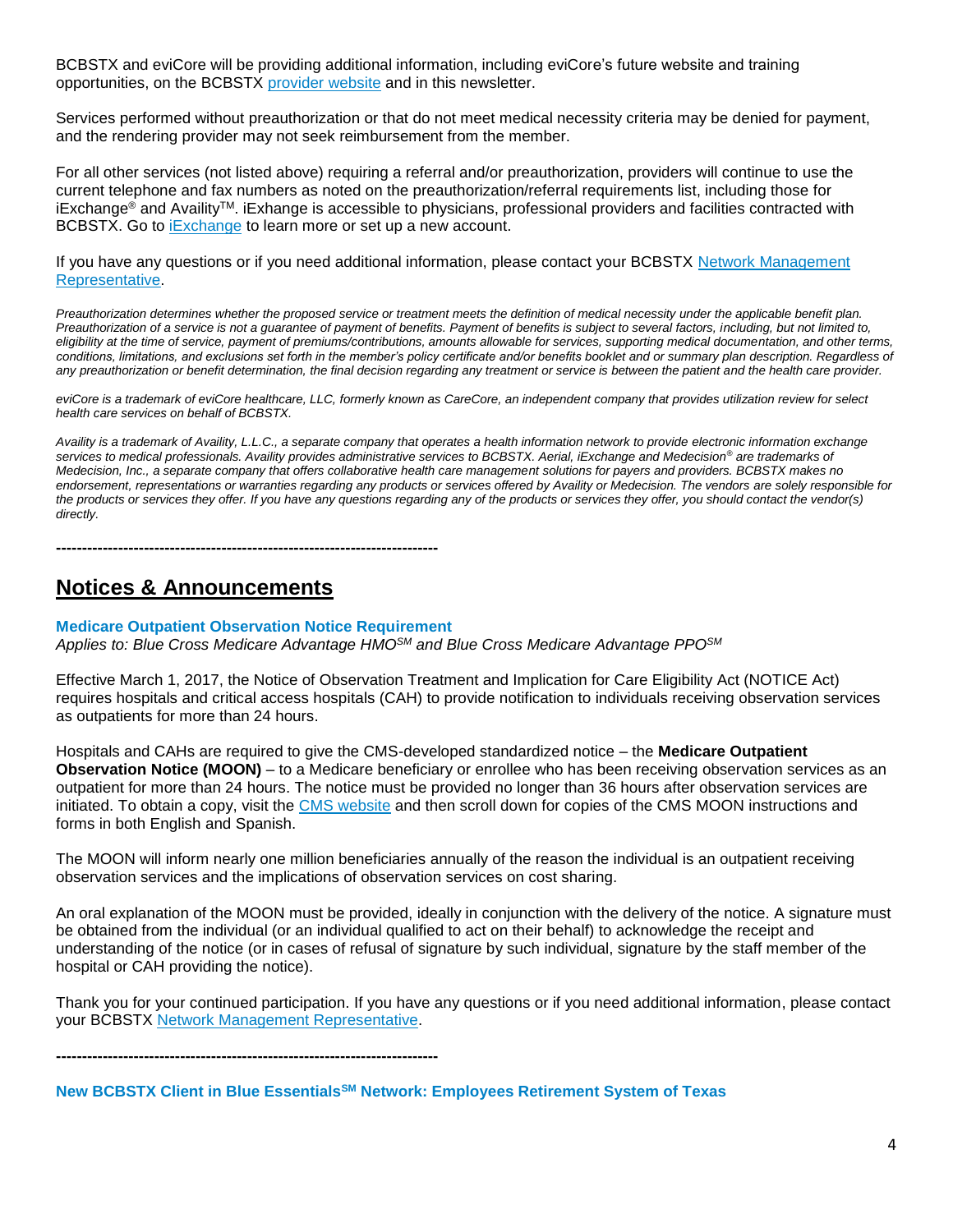We are excited to announce that Blue Cross and Blue Shield of Texas (BCBSTX) was awarded the six-year contract for the Employees Retirement System of Texas (ERS) account, effective Sept. 1, 2017. ERS participants covered under HealthSelectSM of Texas and Consumer Directed HealthSelectSM benefit plans will access care through the **Blue Essentials** provider network in all 254 counties in Texas.

**If you are currently a participating** provider in the **Blue Essentials** (formerly HMO Blue TexasSM) provider network, no action is required on your part.

**If you would like to be contracted** for the **Blue Essentials** provider network, please visit our Blue [Essentials](https://www.bcbstx.com/provider/network/blue_essentials_participation.html) Network [Participation](https://www.bcbstx.com/provider/network/blue_essentials_participation.html) page or contact your Network Management [Representative](https://www.bcbstx.com/provider/contact_us.html#localnetwork) for more information. Continue to watch for additional information regarding ERS in future editions of this newsletter and on our [website.](https://www.bcbstx.com/provider/)

**--------------------------------------------------------------------------**

# **BlueCompareSM Evaluation on Physicians Is Underway**

Blue Cross and Blue Shield of Texas (BCBSTX) evaluates the performance of Blue Choice PPO<sup>SM</sup> network physicians in 22 measured specialties on Evidence-based Measures and Physician Cost Assessment as compared to peers in the same working specialty. Consistent with national guidelines, a cost-efficiency assessment is only performed if the specialty-specific, quality-related criteria are met.

This years' evaluation is underway, and we will mail the affected physicians a letter with instructions for accessing their Performance Reports in a secure online portal (if applicable).

If you have any questions, please visit the BlueCompare for Physicians section on the [Provider](https://www.bcbstx.com/provider/training/index.html) Training page. If you would like to speak to someone, please call your Provider Relations representative.

**--------------------------------------------------------------------------**

# **Health & Wellness**

# **Preventive Care Guidelines Available**

Each year, recommendations from the Centers for Disease Control and Prevention, the U.S. Preventive Services Task Force, the American Academy of Pediatrics, the American College of Obstetricians and Gynecologists, and other professional organizations are reviewed by medical staff at Blue Cross and Blue Shield of Texas (BCBSTX) to develop the Preventive Care and Wellness Guidelines related to health screenings and immunizations.

# **The guidelines offer specific recommendations and should be considered for:**

- 1. Children from birth to 17 years
- 2. Adults 18 years and older
- 3. Adults 65 years and older

#### The 2016-17 [Preventive](https://www.bcbstx.com/pdf/preventive_care_guidelines.pdf) Care Guidelines are available on the [BCBSTX](https://www.bcbstx.com/provider/) website.

The guidelines indicate that recommendations may vary, especially if there are risks involved. In addition, recommendations are not intended as medical advice, nor meant to be a substitute for your individual medical judgment or other health care professional. Members are directed to their physician for individualized advice on the recommendations provided.

If you have questions or comments about the guidelines, please contact the Quality Improvement Programs department at 800-863-9798.

**--------------------------------------------------------------------------**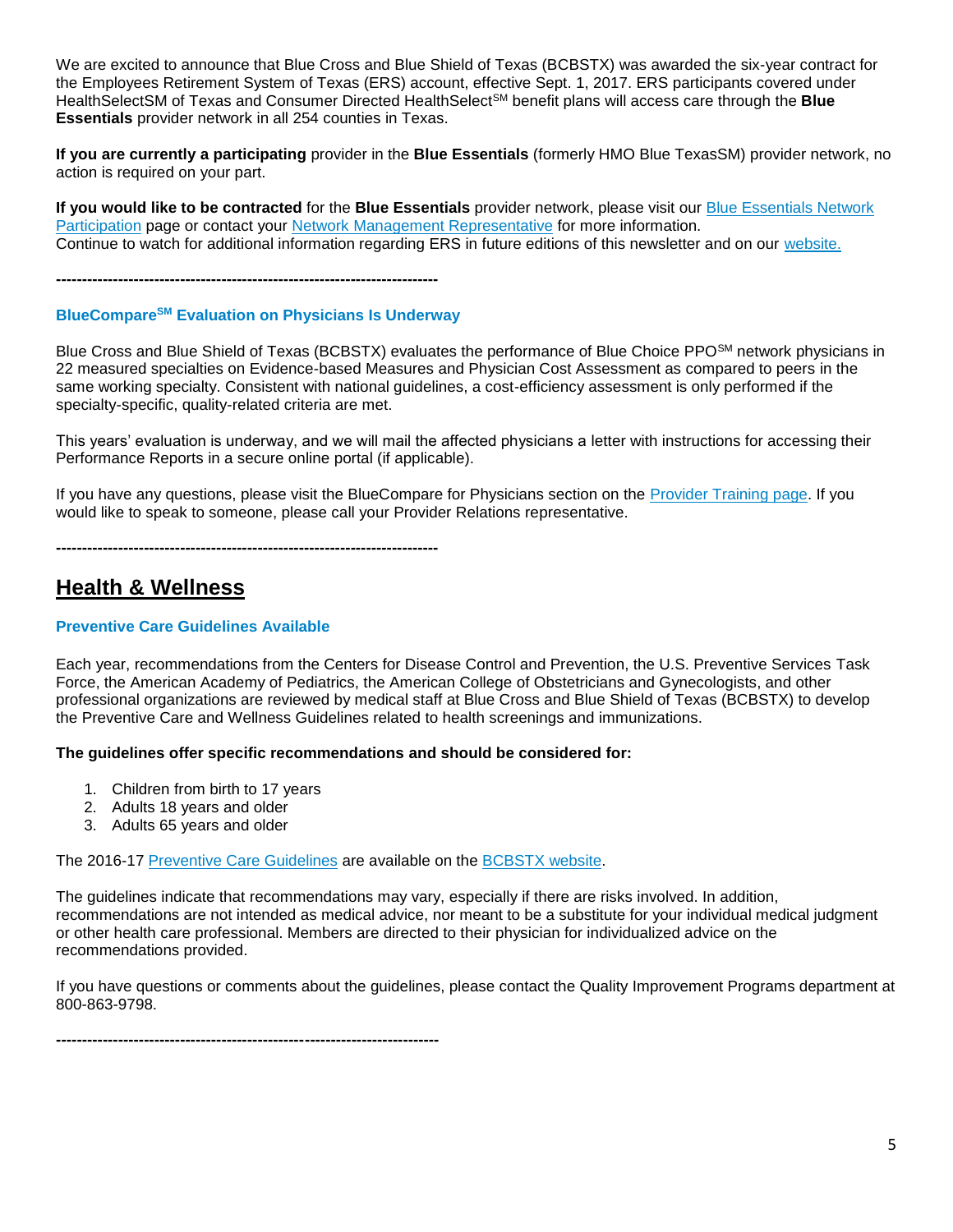

# **Part 3: Overcoming Barriers to Colorectal Cancer Screenings**

*The third of a four-part series regarding colorectal cancer (CRC) screenings*

Thank you for your continued support and interest in colorectal cancer (CRC) screenings. An article in the January *Blue Review*, Colorectal Cancer Screening: 80% [Participation](https://www.bcbstx.com/provider/news/bluereview.html) by 2018 – Will You Commit? discussed the efforts of Blue Cross and Blue Shield of Texas (BCBSTX), the American Cancer Society® (ACA) and the National Colorectal Cancer Roundtable to have 80 percent of BCBSTX's members, ages 50 to 75, screened for colorectal cancer by 2018. In February, a *Blue Review* article titled Colorectal Cancer Screening Options and Statistics – Get the [Conversation](https://www.bcbstx.com/provider/news/bluereview.html) Started [Today](https://www.bcbstx.com/provider/news/bluereview.html) discussed the various CRC screening methods that are available.

The series now continues with article three, **Overcoming Barriers to Colorectal Cancer Screening**. CRC screenings can be a highly effective preventive measure that offers your patients the best possible outcomes. The U.S. Preventive Services Task Force (*USPSTF*) has found convincing evidence that screening for colorectal cancer with several different methods can accurately detect early-stage colorectal cancer and adenomatous polyps.<sup>1</sup>

The rates of new colorectal cancer cases and deaths among adults aged 50 or older are decreasing in this country due to an increase in screenings and changes in some risk [factors](https://www.cancer.gov/Common/PopUps/popDefinition.aspx?id=CDR0000045873&version=Patient&language=English) (e.g., a decline in smoking).<sup>2</sup>

# **Patient Concerns**

A BCBSTX member survey, completed in January 2016, asked members why they chose NOT to complete CRC screenings. The top three reasons were:

- "I did not know that the test was covered by my insurance."
- "I am afraid of the test/discomfort."
- "I do not have symptoms."

Additional patient concerns included:

#### **Embarrassment/Awkwardness**

Patients feel embarrassed about bowel functions and/or tests that involve stool collection.

• Inform patients that there are several screening options available, including simple take home tests that can be completed in the privacy of their own home.

#### **Misconceptions about Cancer and Cancer Screenings**

Some patients feel that being asymptomatic equates to an absence of cancer.

 Sensitivity to personal and cultural fears surrounding cancer itself is important. Let patients know that many people diagnosed with colon cancer do not have any symptoms or a family history, which is why screening is so important even when they feel healthy.

#### **Lack of Information**

Information about available testing options and processes isn't always readily available.

- Discuss the variety of CRC screening options, as well as individual considerations that may impact CRC screening test selection. Offer a questionnaire at check-in to expedite CRC screening selection and to allow the patient time to formulate questions about CRC screenings.
- Once a CRC screening option is agreed upon, explain the expectations and process. Assure that medications for discomfort will be provided for CRC screening procedures. Patient brochures and information are available through the <u>local ACS</u>.<sup>3</sup>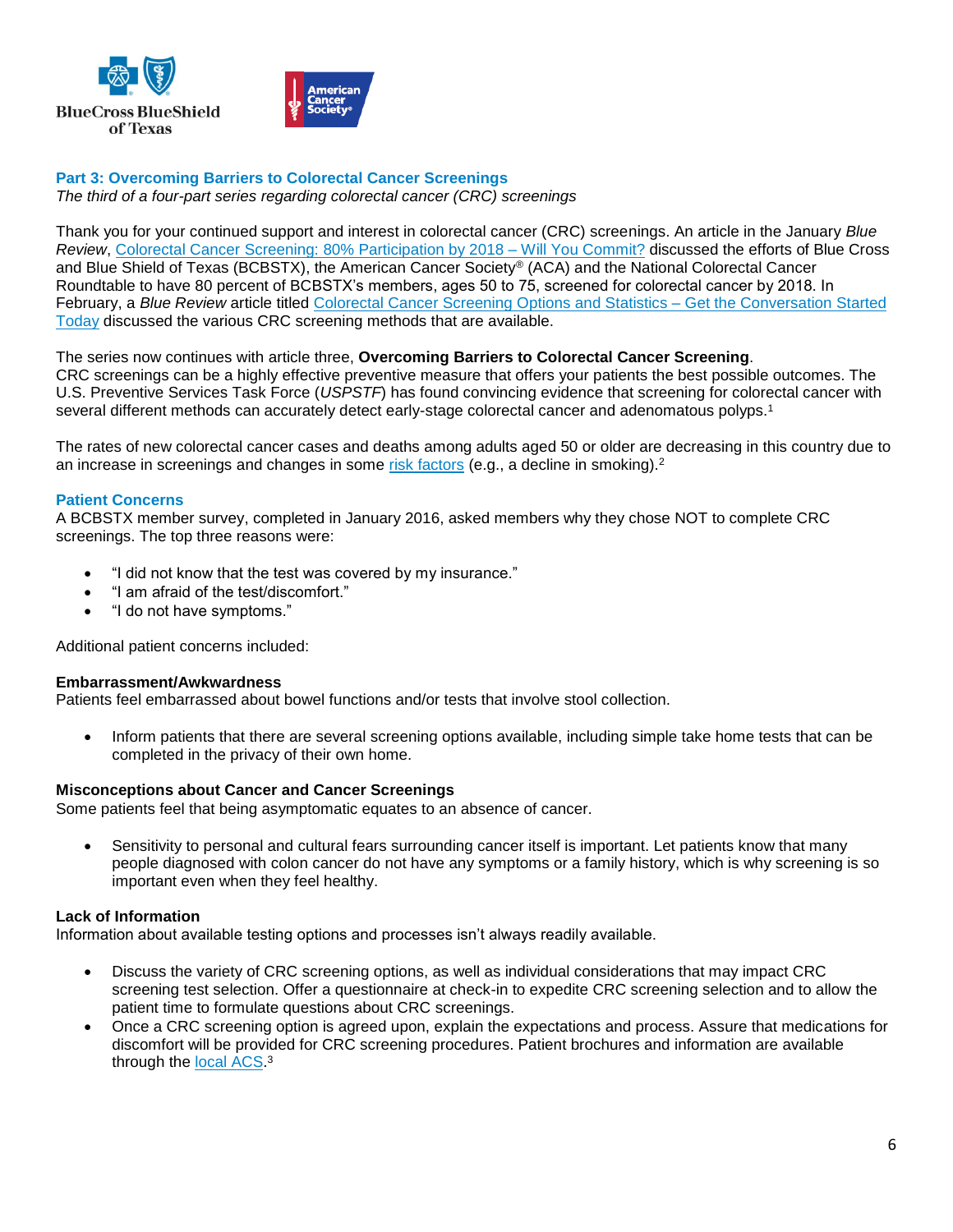# **Concerns Regarding Costs and/or Interruption of Daily Life Responsibilities**

Although CRC screenings are a preventive measure, there may be affiliated out-of-pocket costs. Loss of work and/or lack of transportation may be a concern with a flexible sigmoidoscopy or colonoscopy.

- Inform patients that preventing colorectal cancer or finding it early does not have to be expensive. There are simple, affordable tests available.
- Encourage patients to contact their BCBSTX customer service representatives to discuss benefits and coverage.

# **Provider Concerns**

### **Visit Time Constraints**

Addressing acute or chronic conditions may take precedence over preventive care during a visit.

 Train your staff to identify patients with gaps in preventive care to allow for focused and efficient use of your time. Office systems that "flag" patients needing CRC screenings are advantageous. Having printed materials available in the waiting room may encourage conversations.

#### **Familiarity with Recommended CRC Screening Options**

Various factors determine which option is best for each patient.

 Check out last month's *Blue Review* article, [Colorectal](https://www.bcbstx.com/provider/news/bluereview.html) Cancer Screening Options and Statistics – Get the [Conversation](https://www.bcbstx.com/provider/news/bluereview.html) Started Today, which addresses available CRC screening methods, such as direct visualization tests, stool-based tests and serology.

#### **Office Process**

- Identify a CRC screening champion in your office to train staff in identifying patients who are due for screenings.
- Standing orders will allow key staff to assess, implement and follow-up with patients regarding their selected CRC screening option.
- Stocking Fecal Immunochemical Testing (FIT) kits in the office, to dispense during visits, can be effective. **When patients agree to FIT testing, allow them to open the kit, handle the materials and complete the paperwork**. The mystery will be removed if they can visualize the test and ask questions. They will also be more likely to complete the CRC screening if they feel confident in the process.

#### **Resources to Follow Up on Positive CRC Screenings**

You may be concerned that patients with positive CRC screening results may not have access to gastroenterologists or cancer treatment specialists.

 Review the availability of local resources to alleviate this concern or have patients call the number on the back of their member ID card to discuss resources.

#### **References:**

<sup>1</sup> Final [Recommendation](https://www.uspreventiveservicestaskforce.org/Page/Document/RecommendationStatementFinal/colorectal-cancer-screening2) Statement: Colorectal Cancer: Screening (n.d.). US Preventive Services Task Force, Release Date June 2016.

<sup>2</sup> Tests to Detect [Colorectal](https://www.cancer.gov/types/colorectal/screening-fact-sheet#q6) Cancer and Polyps. Retrieved from NIH National Cancer Institute.

<sup>3</sup> American Cancer Society, Find [Local](https://www.cancer.org/about-us/local.html) ACS

**--------------------------------------------------------------------------**

# **In Every Issue – March 2017**

The following is information that BlueCross and Blue Shield of Texas (BCBSTX) is required to provide in all published correspondence with physicians, professional providers, and facilityand ancillary providers. For the latest updates, visit the News and [Updates](https://www.bcbstx.com/provider/news/index.html) area of the BCBSTX provider website.

#### **Topics:**

- Authorizations and Referrals
- Benefits and Eligibility
- Claims
- ClinicalResources
- ElectronicOptions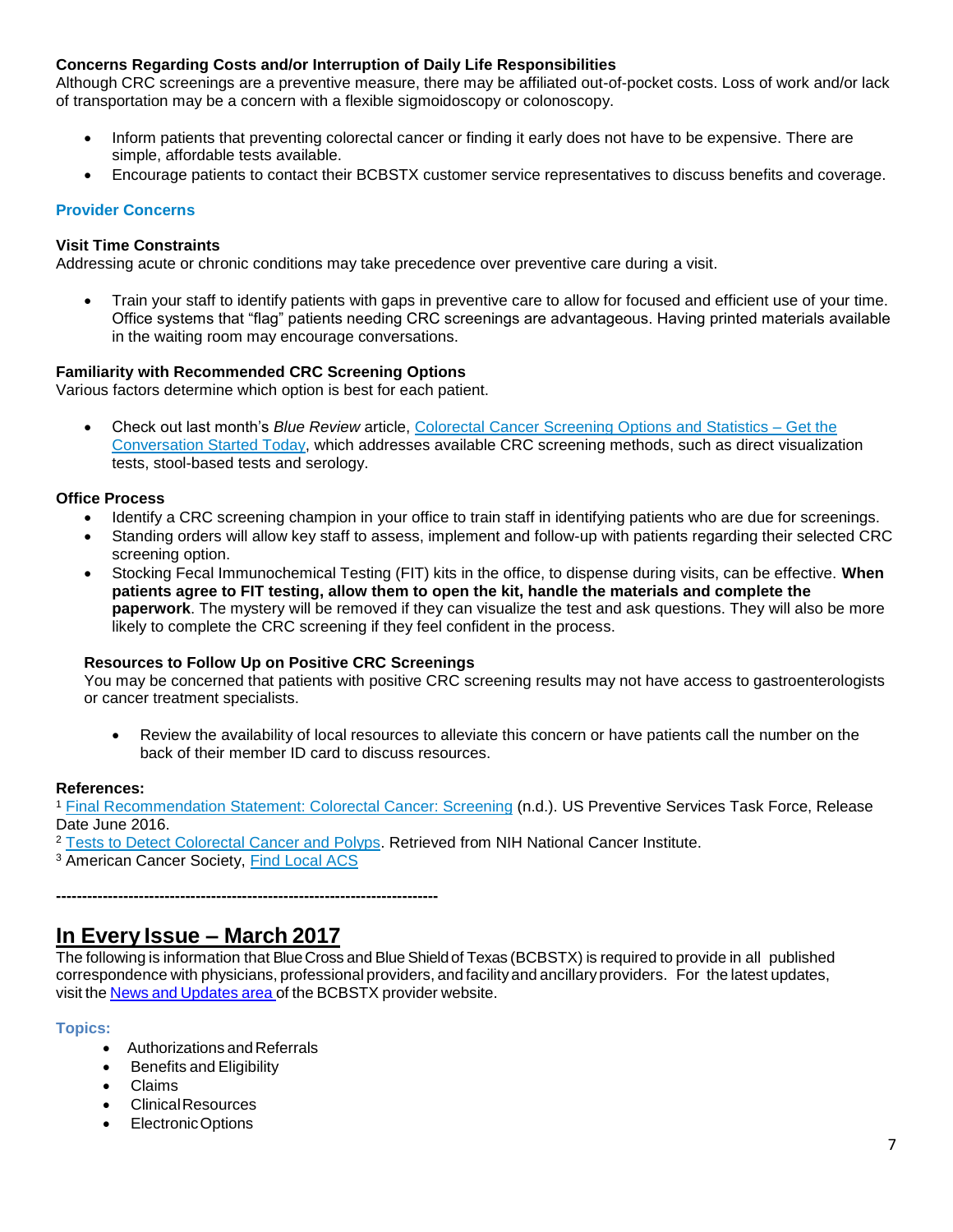- **Pharmacy**
- Provider General Information
- Rights and Responsibility

# **Authorizations and Referrals**

# **Contact eviCore to Pre-certify Outpatient Molecular and Genomic Testing, and Outpatient Radiation Therapy for Blue Advantage HMOSM and Blue Advantage PlusSM Members**

**------------------------------------------------------------------------------------------------------------**

Blue Cross and Blue Shield of Texas (BCBSTX) has contracted with eviCore healthcare (eviCore), an independent specialty medical benefits management company, to provide Utilization Management services for new preauthorization requirements that are outlined below.

Providers should contact **eviCore** to request preauthorization for **Blue Advantage HMOSM** and **Blue Advantage PlusSM HMO** members for services rendered on and after **Oct. 3, 2016**, for:

- Outpatient molecular and genomic testing
- Outpatient radiation therapy

eviCore preauthorization's for outpatient molecular and genomic testing and outpatient radiation therapy can be obtained using one of the following methods:

- The eviCore [Healthcare](http://www.evicore.com/) Web Portal is available 24/7. After a one-time registration, you are able to initiate a case, check status, review guidelines, view authorizations/eligibility and more. The Web Portal is the quickest, most efficient way to obtain information.
- Providers can call toll-free at **855-252-1117** between 7 a.m. to 7 p.m. (CT) Monday through Friday.
- More specific program-related information can be found on the eviCore [implementation](https://www.carecorenational.com/page/bcbs-implementations.aspx) site.
- Refer to the eviCore [implementation](https://www.carecorenational.com/page/bcbs-implementations.aspx) site and select the BCBSTX health plan for provider training orientation presentations.

The **Blue Advantage HMO** and **Blue Advantage Plus HMO Preauthorization/Referral Requirements** list has been updated to include the **services listed above that require preauthorization through eviCore, for dates of service beginning Oct. 3, 2016**. The preauthorization list is located under [Clinical](https://www.bcbstx.com/provider/clinical/index.html) [Resources](https://www.bcbstx.com/provider/clinical/index.html) on the [BCBSTX](http://www.bcbstx.com/provider/) provider website. Services performed without authorization may be denied for payment, and you may not seek reimbursement from members.

For all other services that require a referral and/or preauthorization, as noted on the Preauthorization/Referral Requirements list, you will continue to use iExchange®. iExchange is accessible to physicians, professional providers and facilities contracted with BCBSTX. For more information or to set up a new iExchange account, please visit Getting Started with [iExchange.](http://www.bcbstx.com/provider/tools/iexchange.html)

Refer to eviCore [Preauthorization](http://www.bcbstx.com/provider/clinical/evicore.html) Program for more information. You may also contact your Network [Management](http://www.bcbstx.com/provider/contact_us.html) [Consultant](http://www.bcbstx.com/provider/contact_us.html) formore information.

**------------------------------------------------------------------------------------------------------------**

### **iExchange® Accepts Electronic Medical Record Attachments**

Providers can submit electronic medical records attachments when necessaryin support of benefit preauthorization requests to iExchange, the Blue Cross and Blue Shield of Texas (BCBSTX) online tool that supports online benefit preauthorization requests for inpatient admissions, medical, behavioral health and clinical pharmacyservices.

Electronic medical record documentation may also be submitted via iExchange for predetermination of benefit requests. iExchange offers providers and facilities a secure, online alternative to faxing their patients' protected health information. Visit [iExchange](http://www.bcbstx.com/provider/tools/iexchange_index.html) on BCBSTX's provider website for additional information.

As a reminder, it is important to check eligibilityand benefits prior to rendering services. This step will help you determine if benefit preauthorization is required for a particular member. For additional information, such as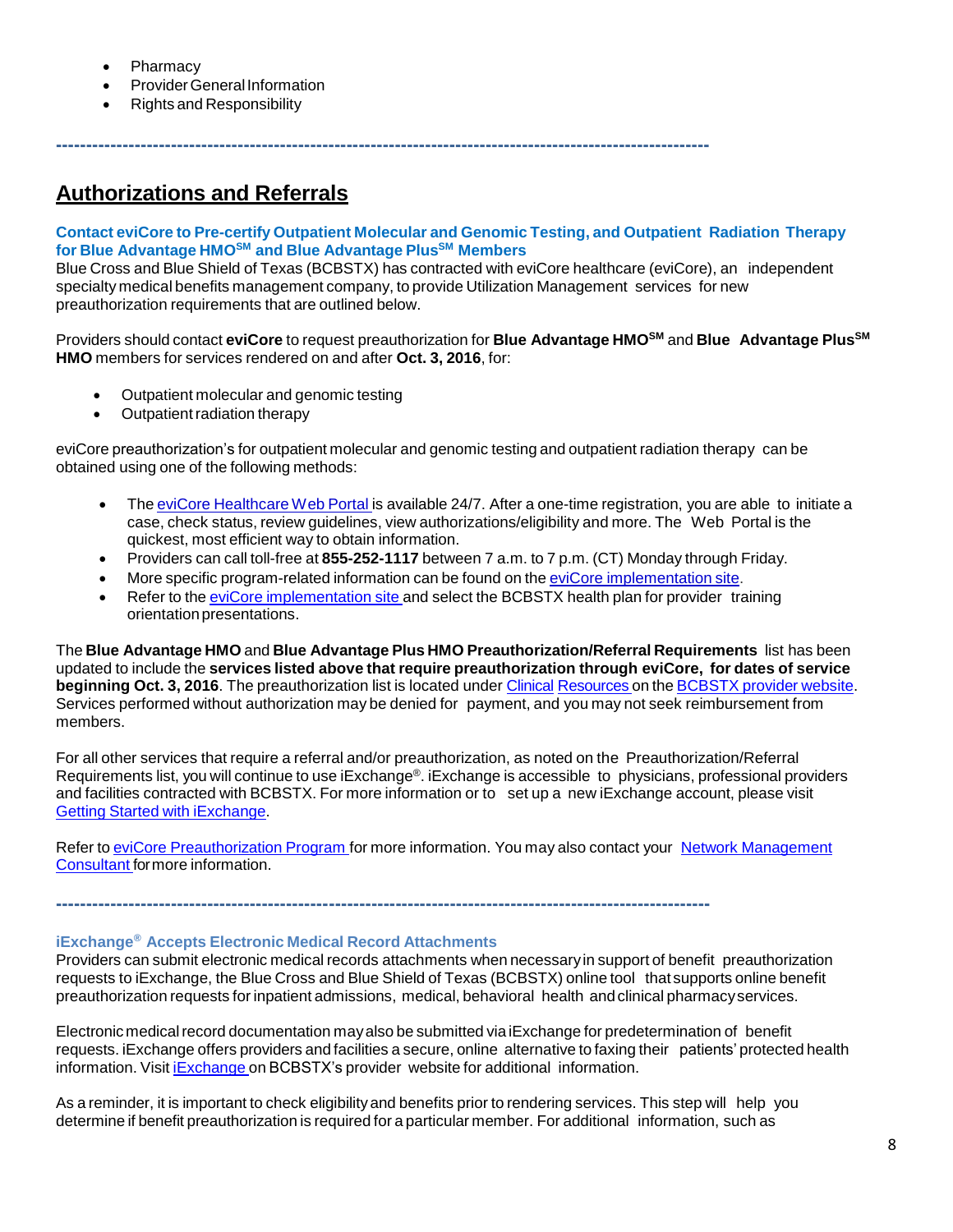definitions and links to helpful resources, refer to the [Eligibility](http://www.bcbstx.com/provider/claims/eligibility_and_benefits.html) and Benefits secti[on](http://www.bcbstx.com/provider) on BCBSTX's provider website.

Please note that verification of eligibility and benefits, and/or the fact that a service or treatment has been preauthorized or predetermined for benefits is not a quarantee of payment. Benefits will be determined once a claim is received and will be based upon, among other things, the member's eligibility and the terms of the member's certificate of coverage applicable on the date services were rendered. If you have questions, contact the number on *the member's ID card.*

**------------------------------------------------------------------------------------------------------------**

# **HMO Plans – Importance of Obtaining a Referral and/or Preauthorization and Admitting to a Participating Facility as a NetworkProvider**

**Blue EssentialsSM** (formerly known as HMO Blue TexasSM), **Blue Advantage HMOSM** and **Blue PremierSM** members require a referral from their Primary Care Physician/Provider (PCP) before receiving services from a specialty care physician or professional provider (except for OBGYNs). The referral must be initiated by the member's PCP, and must be made to a participating physician or professional provider in the same provider network.

If an in-network physician, professional provider, ambulatory surgerycenter, hospital or other facility is not available in the member's applicable provider network, **preauthorization is required** for services byan out-of-network physician, professional provider, ambulatorysurgerycenter, hospital or other facility, through iExchange or call the preauthorization number 1-855-462-1785.

# **Reminders:**

- The **Blue Essentials, Blue Advantage HMO and Blue Premier** physician, professional provider, facility or ancillary provider is required to admit the patient to a participating facility, exceptinemergencies.
- **Additional services may also require preauthorization**. Acomplete list of services that require preauthorization for **Blue Essentials** and **Blue Advantage HMO,** and for **Blue Premier** and **Blue Premier AccessSM**, is available on the BCBSTX Provider website under [Clinical Resources](https://www.bcbstx.com/provider/clinical/index.html) "**Preauthorization/Notification/Referral RequirementsLists.**"

**Blue Advantage PlusSM HMO Point of Service (POS)** is a benefit plan that allows those members to use out-ofnetwork providers. However, it is essential that those members understand the financial impact of receiving services from anout-of-network physician, professional provider, ambulatory surgerycenter, hospital or other facility. Prior to referring a Blue Advantage Plus enrollee to an out of network provider for non-emergencyservices, please refer to Section D Referral Notification Program, of the Blue Essentials (formerly known as **HMO Blue Texas), Blue Advantage HMO** and **Blue Premier Provider Manual** for more detail including when to utilize the [Out-of-Network](https://www.bcbstx.com/provider/pdf/out-of-network-care-enrollee-notification-form.pdf) Enrollee [Notification](https://www.bcbstx.com/provider/pdf/out-of-network-care-enrollee-notification-form.pdf) Forms for [Regulated](http://www.bcbstx.com/provider/pdf/out-of-network-care-enrollee-notification-form.pdf) [Business](http://www.bcbstx.com/provider/pdf/out-of-network-care-enrollee-notification-form.pdf) and [Non-Regulated](http://www.bcbstx.com/provider/pdf/out-of-network-care-enrollee-notification-form-nr.pdf) Business. In addition, see article below titled: **EnrolleeNotification Form RequiredforOut-of-Network CareforBlueChoice PPO**SM **and Blue AdvantageHMO**SM **(forBlue AdvantagePlus)**.

**------------------------------------------------------------------------------------------------------------**

# **EnrolleeNotificationFormRequiredforOut-of-NetworkCareforBlue Choice PPO**SM **and Blue AdvantageHMO**SM **(forBlue AdvantagePlus)**

Prior to referring a **Blue Choice PPO** or **Blue Advantage HMO** (for **Blue Advantage Plus** point-of- service benefit plan) member to an out-of-network provider for non-emergency services – if such services are also available through an in-network provider – the referring participating network provider must complete the appropriate **Out-of-Network Care – Enrollee Notification form** below.

- [Out-of-Network](http://www.bcbstx.com/provider/pdf/out-of-network-care-enrollee-notification-form.pdf) Care Enrollee Notification Form for Regulated Business (Use this form if "TDI" is on the member's ID card.)
- [Out-of-Network](http://www.bcbstx.com/provider/pdf/out-of-network-care-enrollee-notification-form-nr.pdf) Care Enrollee Notification Form for Non-Regulated Business (Use this form if "TDI" is **not** on the member's ID card.)

The referring network physician must provide a copy of the completed form to the enrollee and retain a copy in the enrollee's medical record files.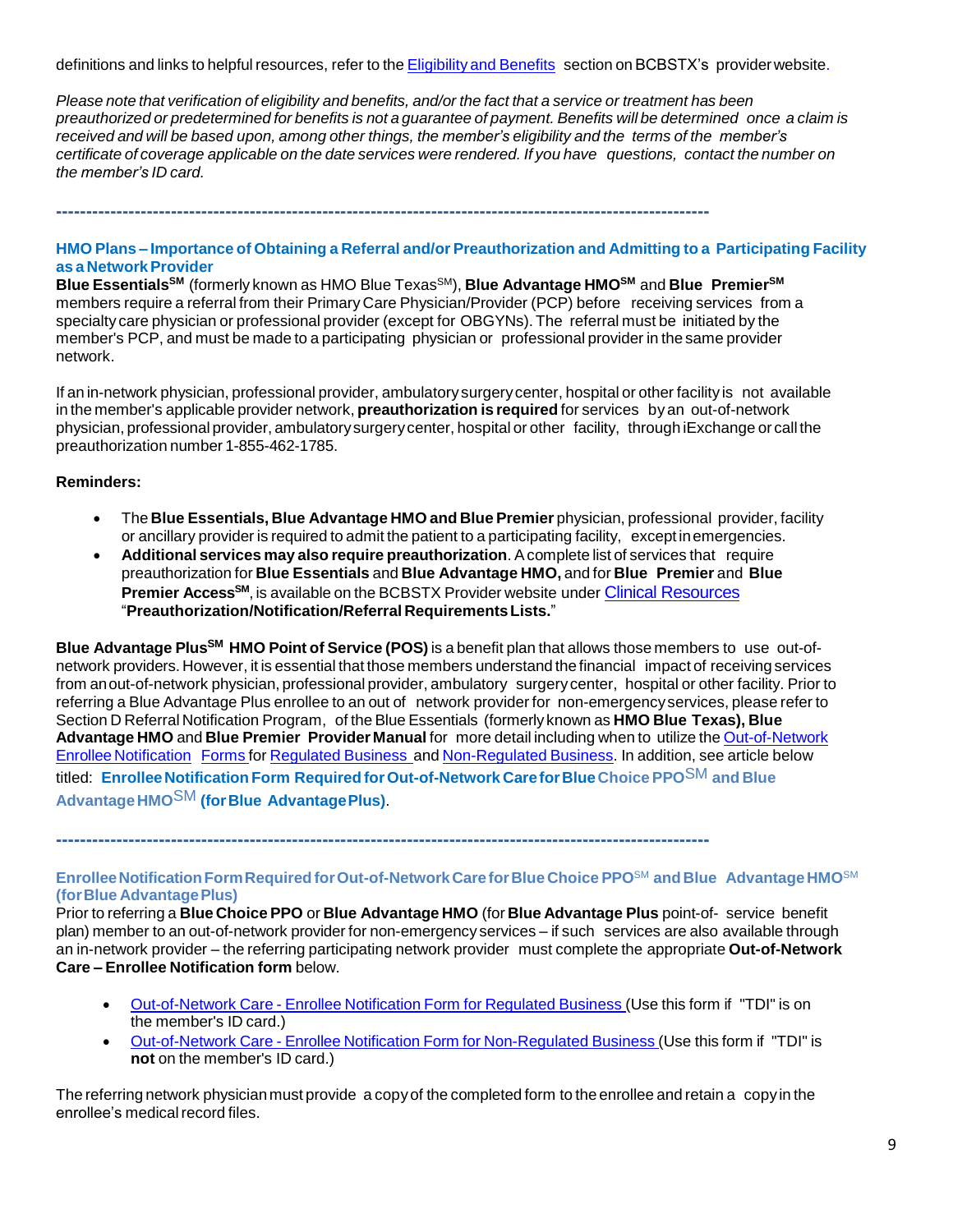Itis essentialthat**Blue Choice PPO** and **Blue Advantage Plus** enrollees fullyunderstand the financial impactof an out-of-network referral toaphysician, professional provider, hospital, ambulatorysurgery center or other facilitythat does not participate in their Blue Cross and Blue Shield of Texas provider network. Blue Choice PPO and Blue Advantage Plus enrollees have out-of-network benefits and may choose to use out-of-network providers, however theywillbe responsible for an increasedcost-share undertheirout-of-network benefits.

For additional information, refer to the Provider [Manual's](http://www.bcbstx.com/provider/gri/index.html) section D **Referral Notification Program** on the [bcbstx.com/provider](http://www.bcbstx.com/provider/index.html) website.

**------------------------------------------------------------------------------------------------------------**

### **AIM RQI Reminder**

Physicians, professional providers and facility and ancillary providers must contact AIM Specialty Health (AIM) first to obtain a Radiology Quality Initiative (RQI) for Blue Choice PPO<sup>≤M</sup> subscribers when ordering or scheduling the following outpatient, non-emergency diagnostic imaging services when performed in a physician's, professional provider's or facility or ancillary provider's office, a professional provider's office, the outpatient department of a hospital or a freestanding imaging center:

- CT/CTA
- MRI/MRA
- SPECT/nuclearcardiologystudy
- PET scan

To obtain a Blue Choice PPO RQI, log into AIM's provider portal at [aimspecialtyhealth.com](http://www.aimspecialtyhealth.com/), and complete the online questionnaire that identifies the reasons for requesting the exam. If criteria are met, you will receive an RQI. If criteria are not met, or if additional information is needed, the case will automatically be transferred for further clinical evaluation and an AIM nurse will follow up with your office. AIM's **Provider**Portal<sup>SM</sup> uses the term "Order" rather than "RQI."

*AIM Specialty Health (AIM) is an operating subsidiary of Anthem, Inc.*

#### **Notes:**

- 1. Facilities cannot obtain a RQI from AIM on behalf of the ordering physician, professional provider, facility or *ancillary provider.*
- 2. *The RQI program does not apply to Medicare enrollees with BlueCrossandBlueShield of Texas(BCBSTX) Medicare supplement coverage. Medicare enrollees with BCBSTX PPO coverage are included in the program.*

**------------------------------------------------------------------------------------------------------------**

**ImportanceofObtainingaPreauthorization/Referral**

Apreauthorization/referral is required for certain types of care and services. Although BlueCrossand Blue Shieldof Texas(BCBSTX) participating physicians, professional providers and facility and ancillary providers are required to obtain preauthorizations/referrals, it is also the responsibilityof the member/subscriber to confirm that this action has been taken for services that require a preauthorization/referral.

Preauthorizations/referrals must be obtained for anyservices provided by someone other than the member's primary care physician/provider (PCP)(i.e., specialist, ambulatorysurgery centers, ancillary, etc.). A preauthorization/referral is also needed for an initial stay in a facility and any additional days or services added on.

If a member/subscriber does not obtain a preauthorization/referral for initial facility care or services, or additional days or services added on, the benefit for covered expenses may be reduced.

Apreauthorization/referral does not guarantee payment. All payments are subject to determination of the member/subscriber's eligibility, payment of required deductibles, copayments and coinsurance amounts. eligibility of charges as covered expenses, application of the exclusions and limitations and other provisions of the policy at the time services are rendered.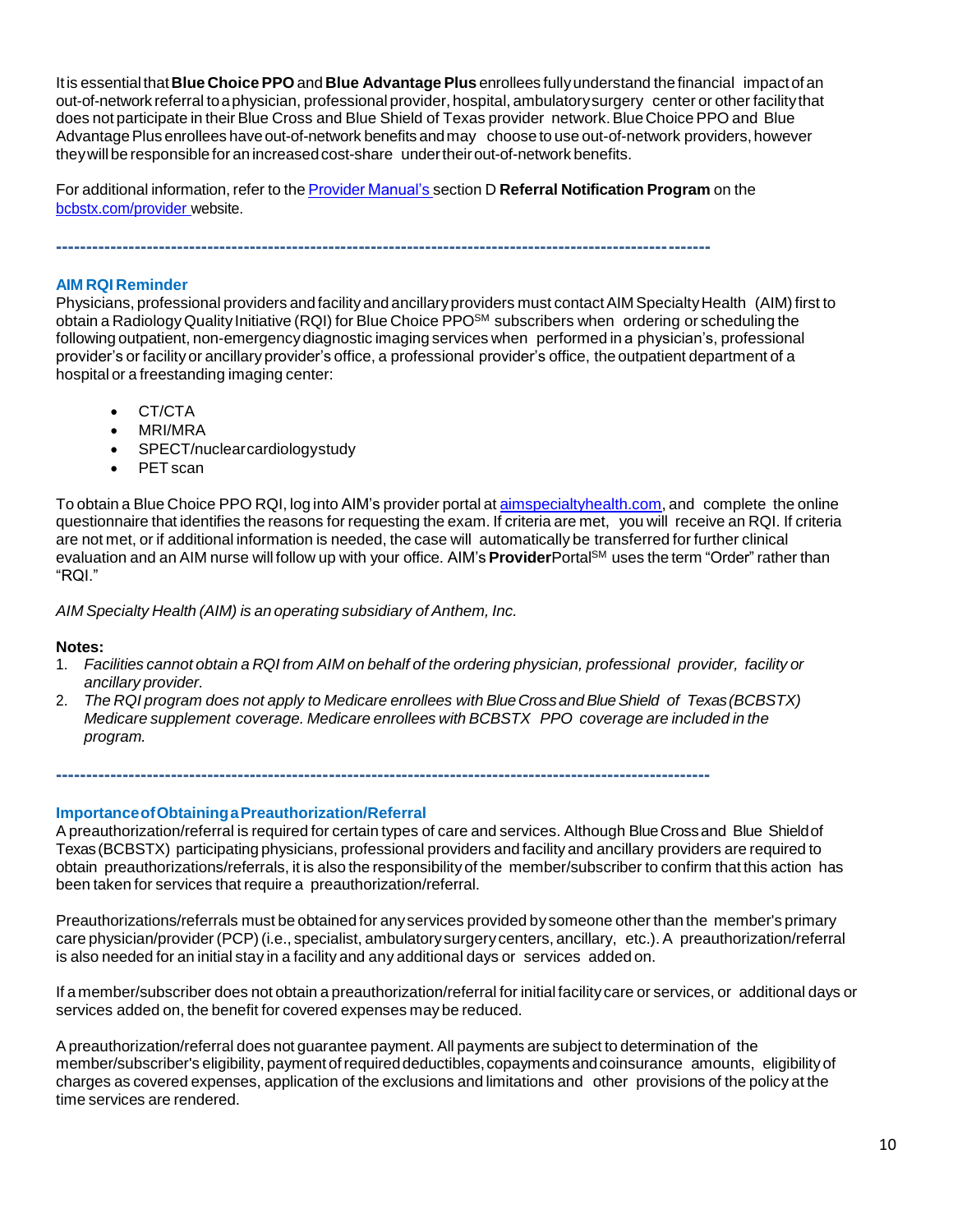If a preauthorization/referral request is received from anout-of-network (OON) provider and the member/subscriber does not have an OON benefit, BCBSTX will contact the ordering provider to discuss network options. However, if a member/subscriber has an OON benefit, OON benefits will apply, which could result in a higher cost sharing.

**------------------------------------------------------------------------------------------------------------**

# **AreUtilizationManagementDecisionsFinanciallyInfluenced?**

Blue Cross and Blue Shield of Texas (BCBSTX) is dedicated to serving our customers through the provision of health care coverage and related benefit services. BCBSTX prohibits decisions based on financial incentives – utilization management decisions are based on appropriateness of care and service and existence of coverage.

BCBSTX does not specifically reward practitioners or clinicians for issuing denials of coverage, nor is there compensation based on the number or frequency of telephone calls or other contacts that occur with health care providers, members or subscribers. Financial incentives for utilization management decision makers do not encourage decisions that result in underutilization.

**------------------------------------------------------------------------------------------------------------**

# **Benefits and Eligibility**

# **BCBS Medicare Advantage PPO Network Sharing**

**What is Blue Cross and Blue Shield (BCBS) Medicare Advantage (MA) PPOSM Network Sharing?** All BCBS MA PPO Plans participate in reciprocal network sharing. This network sharing will allow all BCBS MA PPO members to obtain in-network benefits when traveling or living in the service area of any other BCBS MA PPO Plan as long as the member sees a contracted BCBS MA PPO provider.

# **What does the BCBS MA PPO network-sharing mean to me?**

If you are a contracted BCBS MA PPO provider with Blue Cross and Blue Shield of Texas (BCBSTX) and you see BCBS MA PPO members from other BCBS Plans, these BCBS MA PPO members will be extended the same contractual access to care and will be reimbursed in accordance with your negotiated rate with your Blue Cross and Blue Shield of Texas contract. These BCBS MA PPO members will receive in-network benefits in accordance with their member contract.

If you are not a contracted BCBS MA PPO provider with BCBSTX and you provide services for any BCBS MA PPO members, you will receive the Medicare allowed amount for covered services. For urgent or emergency care, you will be reimbursed at the member's in-network benefit level. Other services will be reimbursed at the out-of-network benefit level.

#### How do I recognize an out-of-area BCBS MA PPO member from one of these Plans participating in the BCBS **MA PPO network sharing?**

You can recognize a BCBS MA PPO member when their Blue Cross and Blue Shield Member ID card has the following logo:



The *"MA"* in the suitcase indicates a member who is covered under the BCBS MA PPO network sharing program. BCBS MA PPO members have been asked not to show their standard Medicare ID card when receiving services; instead, members should provide their Blue Cross and/or Blue Shield member ID card.

# **Do I have to provide services to BCBS MA PPO members from these other BCBS Plans?**

If you are a contracted BCBS MA PPO provider with BCBSTX, you should provide the same access to care for BCBS MA members from other BCBS Plans as you do for BCBSTX MA PPO members. You can expect to receive the same contracted rates for such services.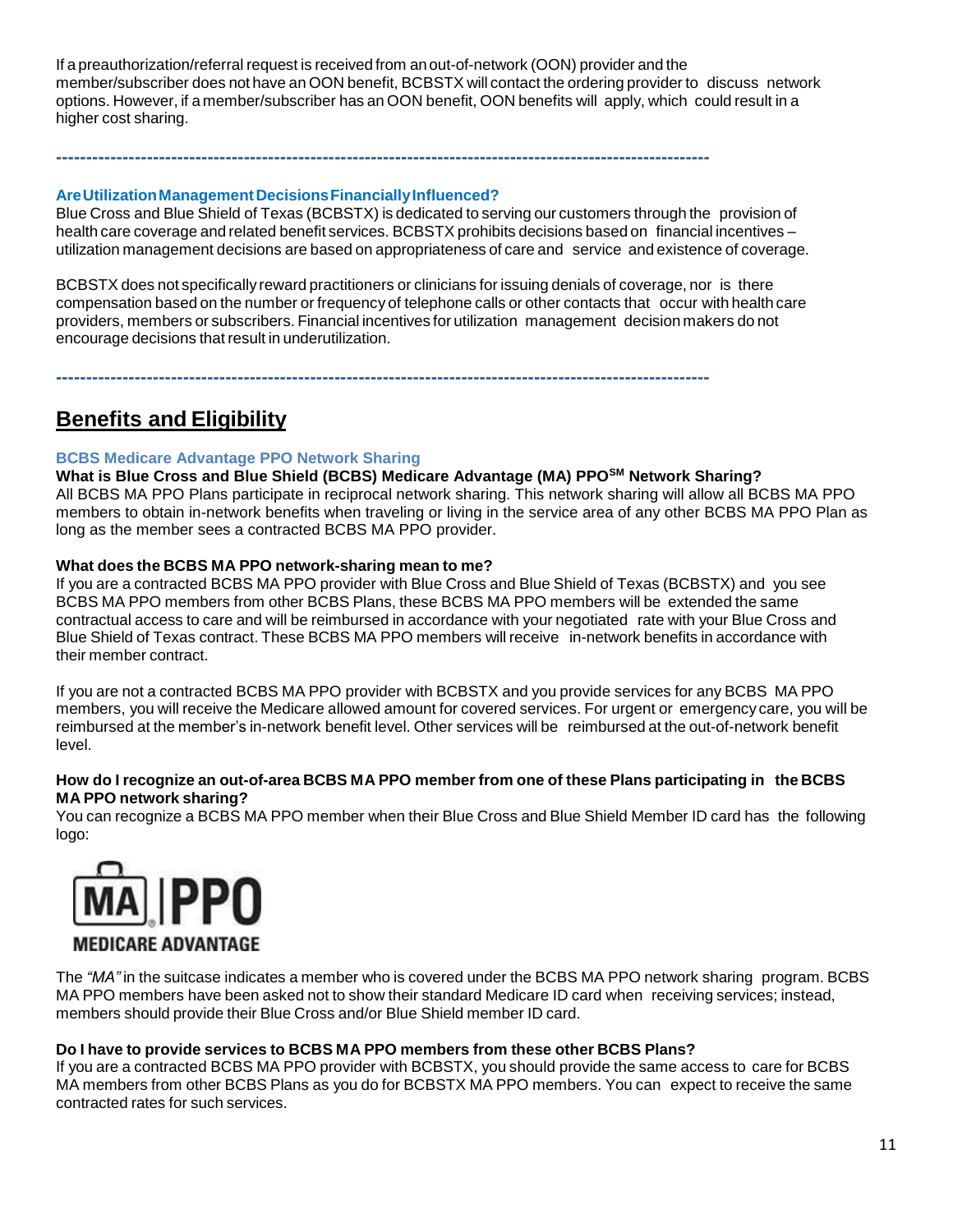If you are not a BCBS MA PPO contracted provider, you may see BCBS MA PPO members from other BCBS Plans, but you are not required to do so. Should you decide to provide services to BCBS MA PPO members, you will be reimbursed for covered services at the Medicare allowed amount based on where the services were rendered and under the member's out-of-network benefits. For urgent or emergency care, you will be reimbursed at the in-network benefit level.

# **What if my practice is closed to new local BCBS MA PPO members?**

If your practice is closed to new local BCBS MA PPO members, you do not have to provide care for BCBS MA PPO out-of-area members. The same contractual arrangements apply to these out-of-area network sharing members as your local BCBS MA PPO members.

# **How do I verify benefits and eligibility?**

Call BlueCard® Eligibility at 800-676-BLUE (800-676-2583) and provide the BCBS MA PPO member's alpha prefix located on the member's ID card. You may also submit electronic eligibility requests for BCBS MA PPO members. Follow these three easy steps:

- Log in to the [Availity](https://apps.availity.com/availity/web/public.elegant.login) web portal, the Availity Revenue Cycle [Management](https://www.availity.com/) portal or your preferred vendor
- Enter required data elements
- Submit your request

# **Where do I submit the claim?**

You should submit the claim to BCBSTX under your current billing practices. Do not bill Medicare directly for any services rendered to a BCBS MA PPO member.

#### **What will I be paid for providing services to these out-of-area BCBS MA PPO network sharing members?**

If you are a BCBS MA PPO contracted provider with BCBSTX, benefits will be based on your contracted BCBS MA PPO rate for providing covered services to BCBS MA PPO members from any BCBS MA PPO Plan. Once you submit the BCBS MA PPO claim, BCBSTX will work with the other Plan to determine benefits and send you the payment.

### What will I be paid for providing services to other BCBS MA out-of-area members not participating in the BCBS **MA PPO Network Sharing?**

When you provide covered services to other BCBS MA PPO out-of-area members not participating in network sharing, benefits will be based on the Medicare allowed amount. Once you submit the BCBS MA PPO claim, BCBSTX will send you the payment. However, these services will be paid under the BCBS MA member's out-of-network benefits unless for urgent or emergency care.

# **What is the BCBS MA PPO member cost sharing level and co-payments?**

A BCBS MA PPO member cost sharing level and co-payment is based on the BCBS MA PPO member's health plan. You may collect the co-payment amounts from the BCBS MA PPO member at the time of service. To determine the cost sharing and/or co-payment amounts, you should call the Eligibility Line at 800-676-BLUE (800-676-2583).

**May I balance bill the BCBS MA PPO member the difference in my charge and the allowance?** No, you may not balance bill the BCBS MA PPO member for this difference. Members may be balance billed for any deductibles, co-insurance, and/or co-pays.

#### **What if I disagree with the reimbursement amount I received?**

If there is a question concerning the reimbursement amount, contact Blue Cross Medicare Advantage (PPO) Customer Service at 877-774-8592*.*

# **Who do I contact if I have a question about BCBS MA PPO network sharing?**

If you have any questions regarding the BCBS MA PPO program or products, contact Blue Cross Medicare Advantage (PPO) Customer Service at 877-774-8592*.*

**------------------------------------------------------------------------------------------------------------**

| laım<br>-‴ |
|------------|
|------------|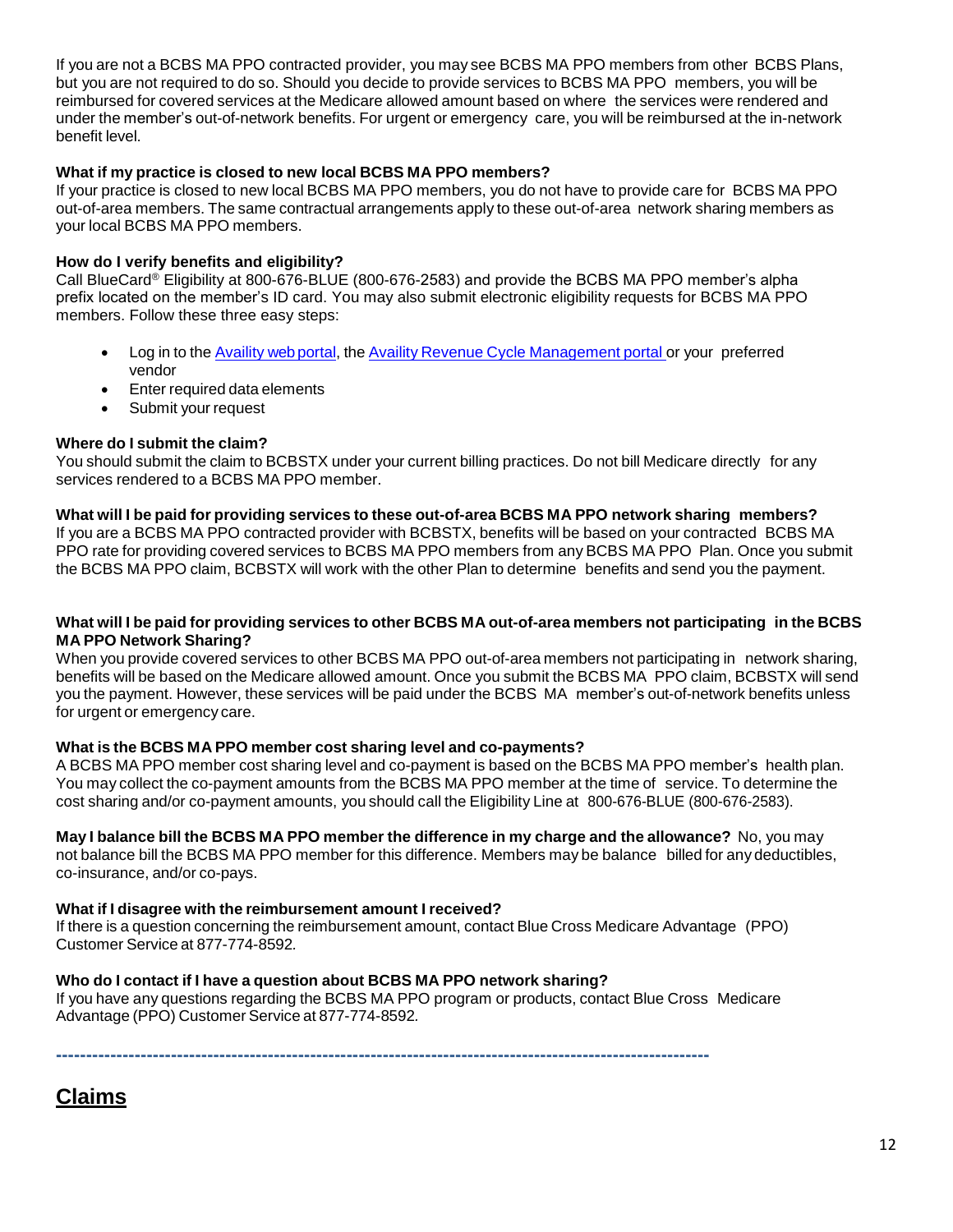#### **Update to After-hours and Weekend Care Codes Payment Policy**

Blue Cross and Blue Shield of Texas (BCBSTX) will be updating its payment policy regarding after-hours and weekend care codes.

After-hours or weekend care is reimbursable, within limitations, for services provided by an individual physician or other health care professional who is required to provide office-based services outside of regular posted office hours to treat a patient's urgent illness or condition.

Effective Jan. 1, 2017, BCBSTX will no longer reimburse **facility-based or non-office based providers for CPT Codes 99053, 99056 and 99060**. These codes will be considered inclusive of the primary procedure. Please contact your Network Management [Representative](https://www.bcbstx.com/provider/contact_us.html#localnetwork) if you have any questions or if you need additional information.

**------------------------------------------------------------------------------------------------------------**

#### **ClaimsXtenTM QuarterlyUpdates**

New and revised Current Procedural Terminology (CPT®) and HCPCS codes are periodically added to or deleted from the ClaimsXten code auditing tool software by the software vendor on a quarterly basis and are not considered changes to the software version.

Blue Cross and Blue Shield of Texas (BCBSTX) will normally load this additional data to the BCBSTX claim processing system within 60 to 90 days after receipt from the software vendor and will confirm the effective date via the [News](http://www.bcbstx.com/provider/news/index.html) and [Updates](http://www.bcbstx.com/provider/news/index.html) section of the BCBSTX provider website. Advance notification of updates to the ClaimsXten software version (i.e., change from ClaimsXten version 4.1 to 4.4) also will be posted on the BCBSTX provider website.

To help determine how coding combinations on a particular claim may be evaluated during the claim adjudication process, you may continue to utilize Clear Claim Connection™ (C3). C3 is a free, online reference tool that mirrors the logic behind BCBSTX's code-auditing software. Refer to our website at [bcbstx.com/provider](http://www.bcbstx.com/provider/) for additional information on gaining access to C3.

For more details regarding ClaimsXten, including answers to frequently asked questions, refer to the C3 page. Additional information may also be included in upcoming issues of the *Blue Review*.

Checks of eligibility and/or benefit information are not a guarantee of payment. Benefits will be determined once a claim is received and will be based upon, among other things, the member's eligibility and the terms of the member's certificate of coverage applicable on the date services were rendered.

ClaimsXten and Clear Claim Connection are trademarks of McKesson Information Solutions, Inc., an independent third party vendor that is solely responsible for its products and services.

CPT copyright 2015 American Medical Association (AMA). All rights reserved. CPT is a registered trademark of the *AMA.*

**------------------------------------------------------------------------------------------------------------**

#### **FeeScheduleUpdates**

Reimbursement changes and updates for Blue Choice PPO, Blue Essentials (formerly known as HMO Blue Texas) (Independent Provider Network only), Blue Advantage HMO and Blue Premier practitioners will be posted under Standards and Requirements/General Reimbursement Information/Reimbursement Schedules and Related Information / Professional Schedules section on the BlueCrossandBlueShieldof Texas(BCBSTX) provider website at [bcbstx.com/provider.](https://www.bcbstx.com/provider/index.html)

The changes will not become effective until at least 90 days from the posting date. The specific effective date will be noted for each change that is posted. To view this information, visit the General Reimbursement Information section on the BCBSTX provider website. The CPT/HCPCS Drug/Injectable codes Fee Schedule will be updated quarterly on March 1, June 1, Sept. 1 and Dec. 1 each year. The NDC Fee Schedule will be updated monthly.

**------------------------------------------------------------------------------------------------------------**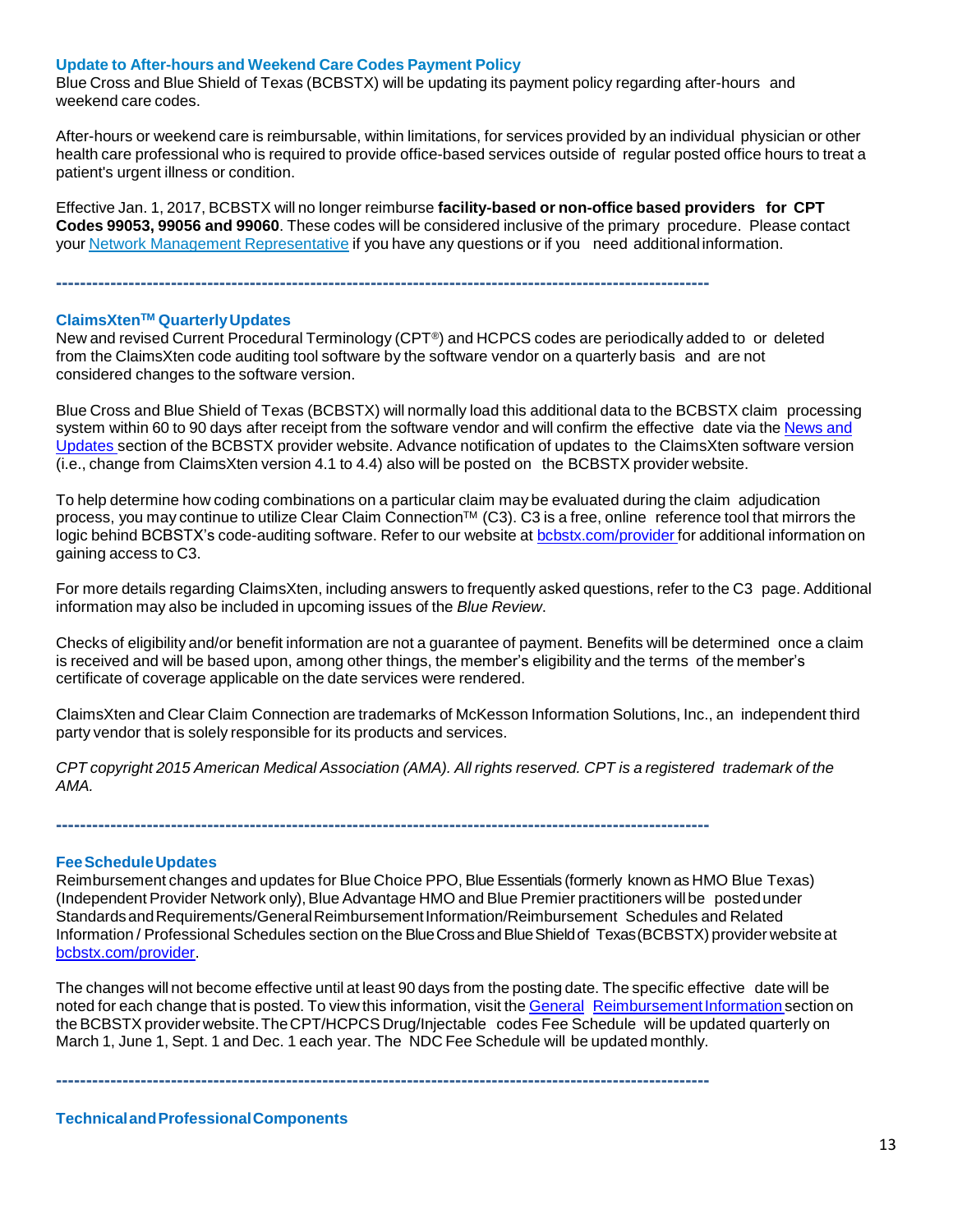**Modifiers 26 and TC:** Modifier 26 denotes professional services for lab and radiological services. Modifier TC denotes technical component for lab and radiological services. These modifiers should be used in conjunction with the appropriate lab and radiological procedures only.

**Note:**When a physician or professional provider and facility or ancillary provider performs both the technical and professional service for a lab or radiological procedure, he/she must submit the total service, not each service individually.

**------------------------------------------------------------------------------------------------------------**

# **SurgicalProceduresPerformed inthePhysician's Office**

When performing surgical procedures in a non-facilitysetting, the physician and professional provider reimbursement covers the services, equipment and some of the supplies needed to perform the surgical procedure when a member/subscriber receives these services in the physician's or professional provider's office.

Reimbursement will be allowed for some supplies billed in conjunction with a surgical procedure performed in a physician's or professional provider's office. To help determine how coding combinations on a particular claim may be evaluated during the claim adjudication process, you may continue to utilize Clear Claim Connection™ (C3). C3 is a free, online reference tool that mirrors the logic behind Blue Cross and Blue Shield of Texas' (BCBSTX) code-auditing software. Refer to the BCBSTX provider website at **[bcbstx.com/provider](https://www.bcbstx.com/provider/tools/clear_claim_connection.html) for additional information on gaining access to** C<sub>3</sub>

Please note the physician's and professional provider's reimbursement includes surgical equipment that may be owned or supplied by an outside surgical equipment or Durable Medical Equipment (DME) vendor. Claims from the surgical equipment or DME vendor will be denied based on the fact that the global physician's or professional provider's reimbursement includes staff andequipment.

**------------------------------------------------------------------------------------------------------------**

# **Reminder:Pass-through Billing**

Blue Cross and Blue Shield of Texas (BCBSTX) does not permit pass-through billing. Pass-through billing occurs when the ordering physician, professional provider or facility or ancillary provider requests and bills for a service, but the service is not performed by the ordering physician, professional provider or facility or ancillaryprovider.

The performing physician, professional provider or facility and ancillary provider should bill for these services unless otherwise approved by BCBSTX. BCBSTX does not consider the following scenarios to be pass-through billing:

- The service of the performing physician, professional provider or facility and ancillary provider is performed at the place of service of the ordering provider and is billed by the ordering physician or professional provider.
- The service is provided by an employee of a physician, professional provider or facility and ancillary provider (physician assistant, surgical assistant, advanced nurse practitioner, clinical nurse specialist, certified nurse midwife or registered first assistant who is under the direct supervision of the ordering physician or professional provider) and the service is billed by the ordering physician or professional provider.

The following modifiers should be used by the supervising physician when he/she is billing for services rendered by a Physician Assistant (PA), Advanced Practice Nurse (APN) or Certified Registered Nurse First Assistant (CRNFA):

- **AS modifier:** A physician should use this modifier when billing on behalf of a PA, APN or CRNFA for services provided when the aforementioned providers are acting as an assistant during surgery. (Modifier AS is to be used *ONLY* if they assist at surgery.)
- **SA modifier:** A supervising physician should use this modifier when billing on behalf of a PA, APN or CRNFA for **non-surgical** services. (Modifier SA is used when the PA, APN, or CRNFA is assisting with any other procedure that *DOES NOT* include surgery.)

**------------------------------------------------------------------------------------------------------------**

**Improvements to the Medical Records Process for BlueCard® Claims**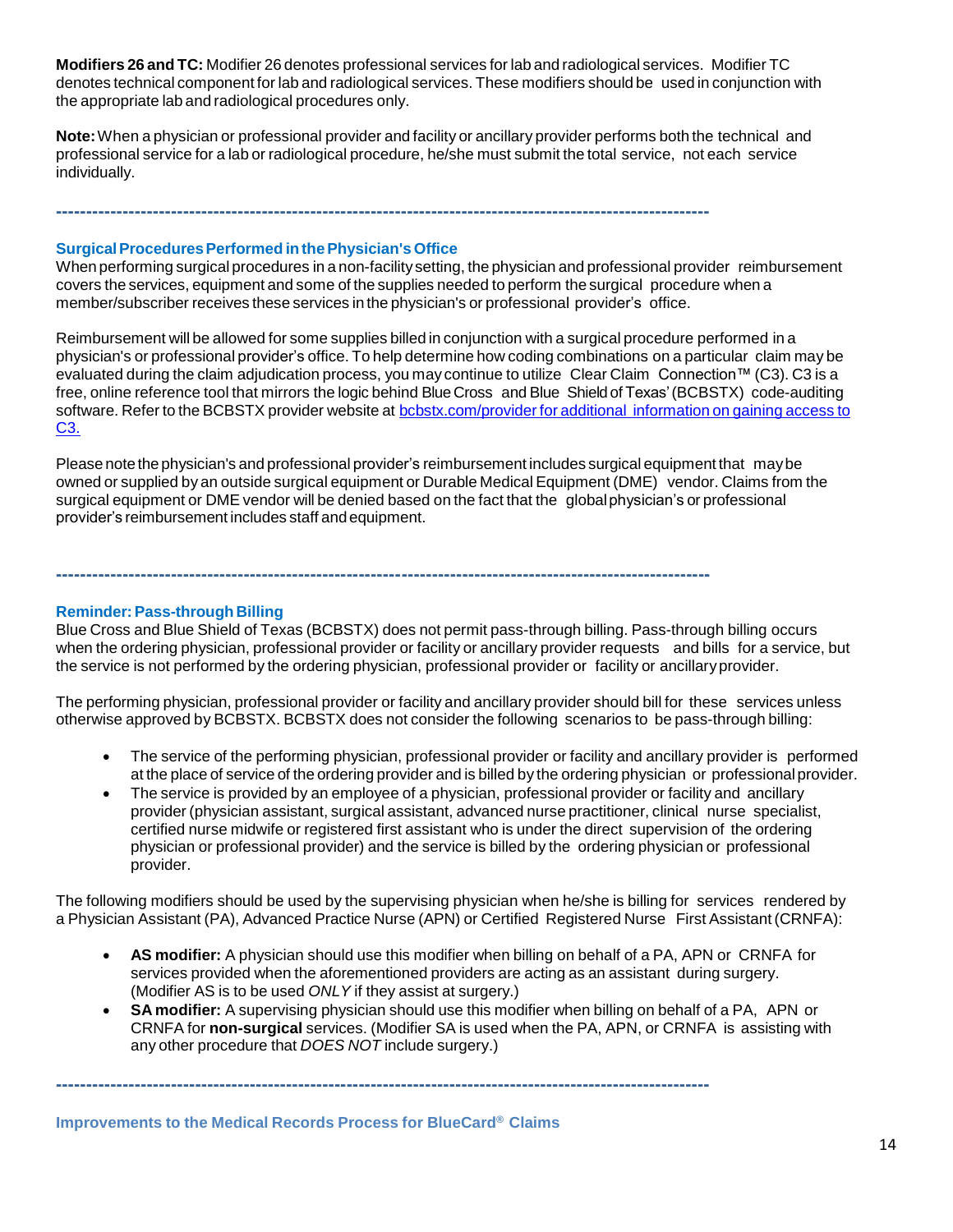Blue Cross and Blue Shield of Texas (BCBSTX) is now able to send medical records electronically to all Blue Cross and/or Blue Shield Plans. This method significantly reduces the time it takes to transmit supporting documentation for BlueCard claims and eliminates lost or misrouted records.

As always, we request that you submit your medical records to BCBSTX if needed for claims processing. Requests for medical records from other Blues Plans before rendering services, as part of the preauthorization process, should be submitted directly to the requesting Plan.

**------------------------------------------------------------------------------------------------------------**

# **ContractedProvidersMustFileClaims**

As a reminder, physicians, facilities, professional providers and ancillary providers must file claims for any covered services rendered to a patient enrolled in a Blue Cross and Blue Shield of Texas (BCBSTX) health plan. You may collect the full amounts of any deductible, coinsurance or copayment due and then file the claim with BCBSTX. Arrangements to offer cash discounts to an enrollee in lieu of filing claims with BCBSTX violate the requirements of your provider contract with BCBSTX.

Notwithstanding the foregoing, a provision of theAmerican Recoveryand Reinvestment Act changed HIPAA to add a requirement that if a patient self pays for a service in full and directs a provider to not file a claim with the patient's insurer, the provider must comply with that directive and may not file the claim in question. In such an event, you must comply with HIPAA and not file the claim to BCBSTX.

**------------------------------------------------------------------------------------------------------------**

**BillingforNon-coveredServices**

As a reminder, contracted physicians, professional providers, facilityand ancillaryproviders may collect paymentfrom members/subscribers for copayments, co-insurance and deductible amounts. The physician, professional provider, facility or ancillary provider maynot charge the member/subscriber more than the patient share shown on their provider claim summary(PCS) or electronic remittance advice (ERA).

In the event that Blue Cross and Blue Shield of Texas (BCBSTX) determines that a proposed service is not a covered service, the physician, professional provider, facility or ancillary provider must inform the member/subscriber in writing in advance. This will allow the physician, professional, facility or ancillary provider to bill the member/subscriber forthe non-covered service rendered.

In no event shall a contracted physician, professional provider, facility or ancillary provider collect payment from the subscriber for identified hospital acquired conditions and/or serious reportable events.

**------------------------------------------------------------------------------------------------------------**

**Avoidance of Delayin Claims Pending COB Information**

Blue Cross and Blue Shield of Texas (BCBSTX) receives thousands of claims each month thatrequire unnecessary review for coordination of benefits (COB).What that means to our physicians, professional providers, facility and ancillary providers is a possible delay, or even denial of services, pending receipt of the required information from the member/subscriber.

#### **Here are some tips to help prevent claims processing delays when there is only one insurance carrier:**

- CMS-1500, box 11-d if there is no secondary insurance carrier, mark the "No" box.
- Do not place anything in box 9, a through d this area is reserved for member information for a secondary insurance payer.

It is critical that no information appears in box 11-d or in box 9 a-d if there is only one insurance payer.

**------------------------------------------------------------------------------------------------------------**

#### **ImplantableDeviceVersusMedicalSupply/Material**

We have received a number of questions from providers about billing for implants. To help address the topic, we have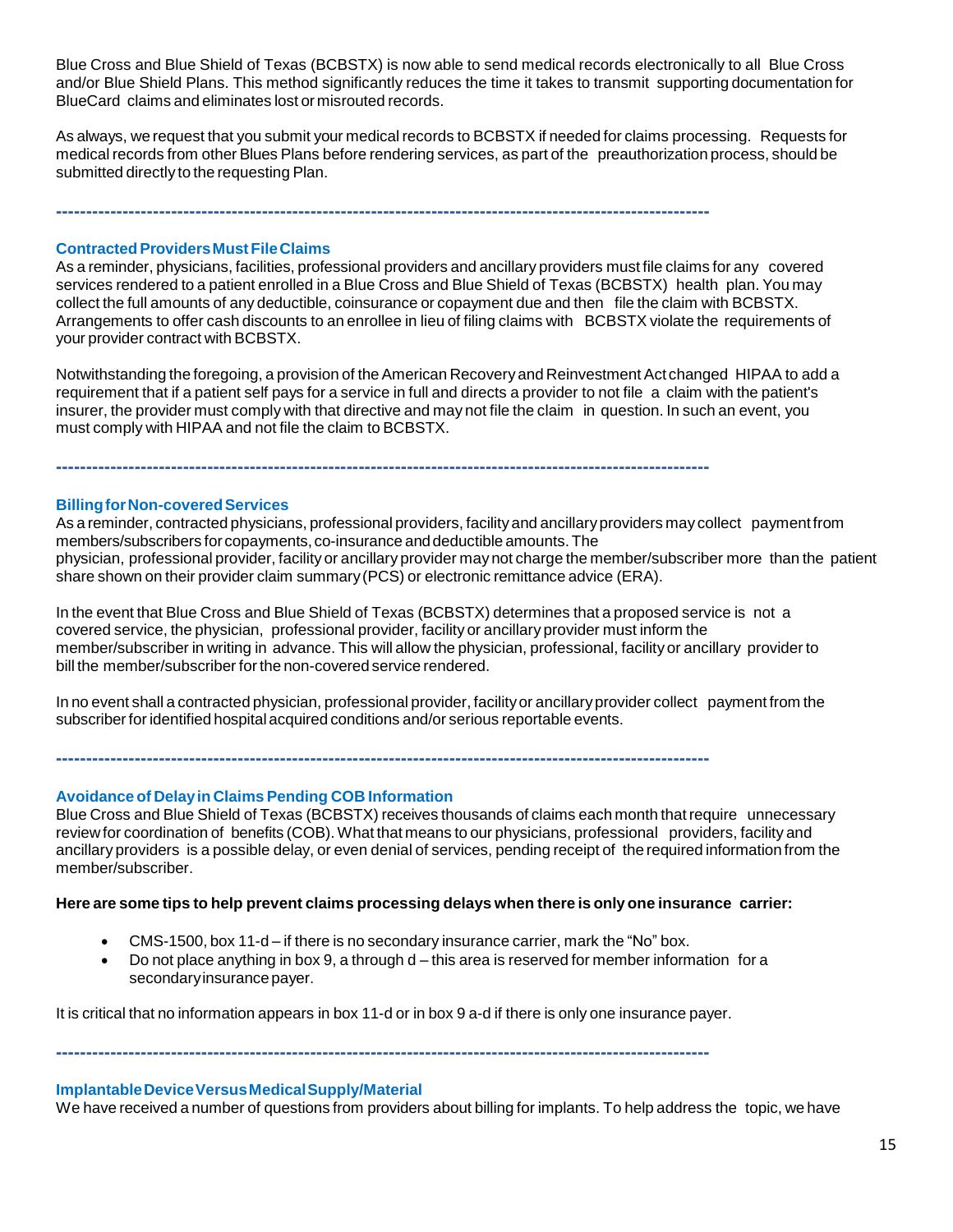provided a reminder about the National Uniform Billing Committee definition of an implant.

# **National Uniform Billing Committee (NUBC) definition of animplant:**

- Revenue Code 274 Prosthetic/orthotic devices
- Revenue Code 275 Pacemaker
- Revenue Code 278 Other Implants

An implantable device is that which is implanted, such as a piece of tissue, a tooth, a pellet of medicine, or a tube or needle containing radioactive substance, a graft or an insert. Also included are liquid and solid plastic materials used to augment tissues or to fill in areas traumatically or surgically removed.

Also included is an object or material partially or totally inserted or grafted into the body for prosthetic, therapeutic or diagnostic purposes.

Examples of other implants reported under revenue code 278 include stents, artificial joints, shunts, grafts, pins, plates, screws, anchors and radioactive seeds (not an all-inclusive list).

Supplies that are not implantable should be submitted as supply charges. In conjunction, a device is not a "material or supply furnished incident to a service." Items used as routine supplies should not be submitted as an implant. Guide wires, catheters and clips that are used during surgery but do not remain in the body are used the same way as an instrument and are not "implanted" should not be submitted as an implant.

Additional reference and definition of implantable devices, supplies and material can be located in the UB04Editor and the website of the implantable device's manufacturer.

**------------------------------------------------------------------------------------------------------------**

#### **ImplantableDeviceVersusMedicalSupply/Material**

We have received a number of questions from providers about billing for implants. To help address the topic, we have provided a reminder about the National Uniform Billing Committee definition of an implant.

# **National Uniform Billing Committee (NUBC) definition of animplant:**

- Revenue Code 274 Prosthetic/orthotic devices
- Revenue Code 275 Pacemaker
- Revenue Code 278 Other Implants

An implantable device is that which is implanted, such as a piece of tissue, a tooth, a pellet of medicine, or a tube or needle containing radioactive substance, a graft or an insert. Also included are liquid and solid plastic materials used to augment tissues or to fill in areas traumatically or surgically removed.

Also included is an object or material partially or totally inserted or grafted into the body for prosthetic, therapeutic or diagnostic purposes.

Examples of other implants reported under revenue code 278 include stents, artificial joints, shunts, grafts, pins, plates, screws, anchors and radioactive seeds (not an all-inclusive list).

Supplies that are not implantable should be submitted as supply charges. In conjunction, a device is not a "material or supply furnished incident to a service." Items used as routine supplies should not be submitted as an implant. Guide wires, catheters and clips that are used during surgery but do not remain in the body are used the same way as an instrument and are not "implanted" should not be submitted as an implant.

Additional reference and definition of implantable devices, supplies and material can be located in the UB04Editor and the website of the implantable device's manufacturer.

**------------------------------------------------------------------------------------------------------------**

#### **Hospitals, and Routine Services and Supplies**

Routine services and supplies are generally already included by the provider in charges related to other procedures or services. As such, these items are considered non-billable for separate reimbursement. The following guidelines may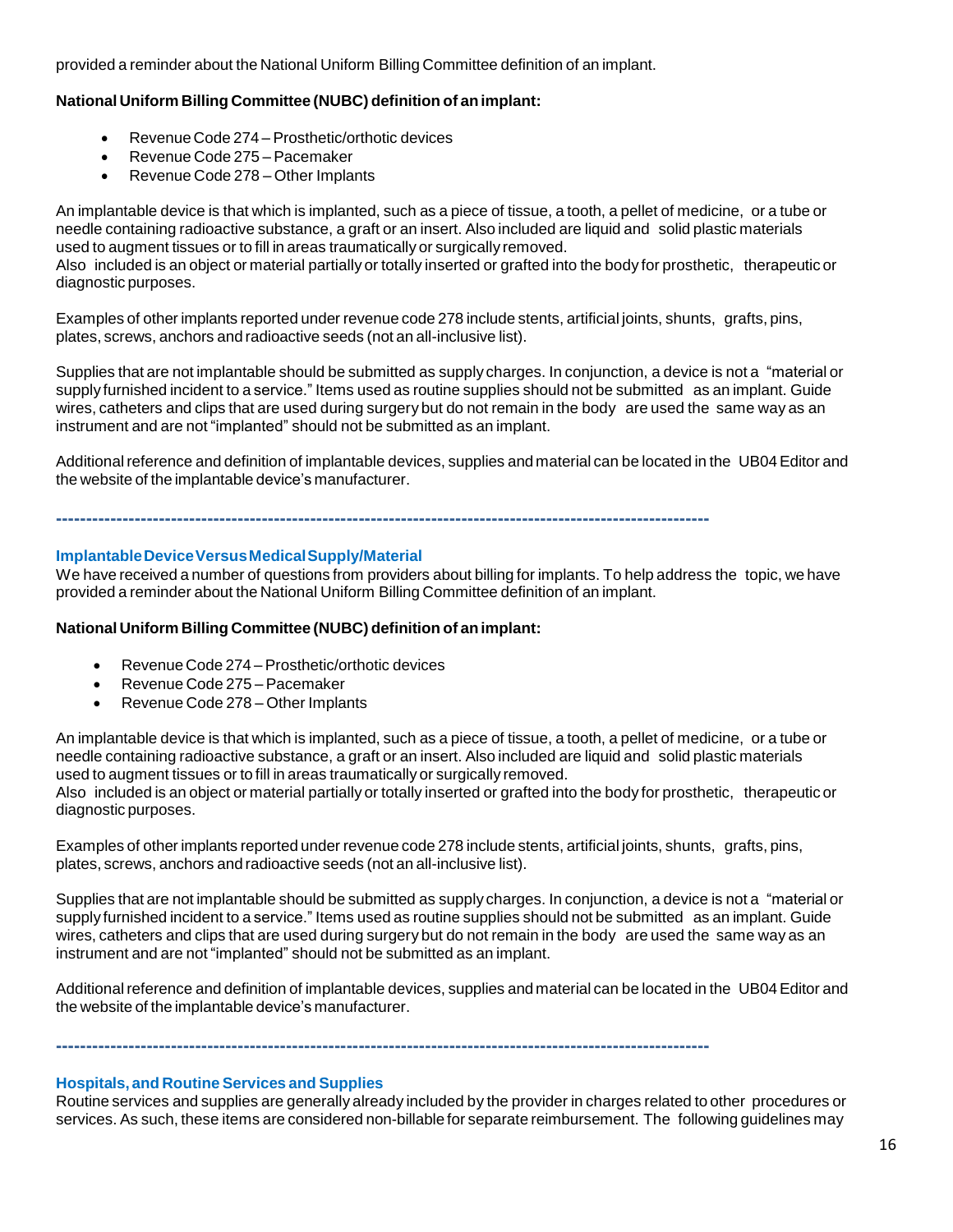assist hospital personnel in identifying items, supplies, and services that are not separately billable. **This is not an allinclusive list.**

- Anysupplies, items and services that are necessary or otherwise integral to the provision of a specific service and/or the deliveryof services in a specific location are considered routine services and not separately billable in the inpatient and outpatient environments.
- All items and supplies that maybe purchased over-the-counter are not separately billable.
- Allreusable items, supplies and equipment that are provided to all patients during an inpatient or outpatient admission are not separatelybillable.
- Allreusable items, supplies and equipment that are provided to all patients admitted to a given treatment area or units are not separately billable.
- Allreusable items, supplies and equipment that are provided to all patients receiving the same service are not separately billable.

**------------------------------------------------------------------------------------------------------------**

# **Clinical Resources**

# **Medical NecessityReview of Observation Services**

As a reminder, it is the policy of Blue Cross and Blue Shield of Texas (BCBSTX) to provide coverage for observation services when it is determined to be medically necessary based on the medical criteria and guidelines as outlined in the Milliman Care [Guidelines](https://www.mcg.com/care-guidelines/care-guidelines/?gclid=EAIaIQobChMI_PTXromB3QIVBgtpCh09pw0pEAAYASAAEgJaQfD_BwE). Claims for observation services are subject to post- service review, and BCBSTX may request medical records for the determination of medical necessity.

# **When medical records are requested, documentation should include the following information:**

- The attending physician's order for observation care with clock time (or clock time can be noted in the nurse's observation admission note)
- The physician's admission and progress notes confirming the need for observation care
- The supporting diagnostic and/or ancillary testing reports
- The admission progress notes (with the clock time) outlining the patient's condition and treatment
- The discharge notes (with clock time) with discharge order and nurse's notes

**------------------------------------------------------------------------------------------------------------**

Itemized bill

#### **Coordination of Care Between Medical and Behavioral Health Providers**

Blue Cross and Blue Shield of Texas (BCBSTX) continually strives to promote coordination of member care between medical and behavioral health providers.We understand that communication between providers and their patients regarding the treatment and coordination of care can pose challenges.

#### **Here are few resources available to you through BCBSTX:**

#### **1. The Coordination of Care Form Available Online**

To provide assistance when coordinating care, BCBSTX has created a [Coordination](http://www.bcbstx.com/provider/pdf/bh_coordination_care.pdf) of Care form that is available online. This new form may help in communicating patient information, such as:

- To provide member treatment information **to** another treating provider
- To request member treatment information **from** another treating provider

It is important to note that a written release to share clinical information with members' medical providers must be obtained prior to the use of this form. BCBSTX recommends obtaining a written release prior to the onset of treatment.

If you are requesting member treatment information from another provider, it is recommended that the Patient Information and Referring Provider sections of the form be completed in order to expedite the care coordination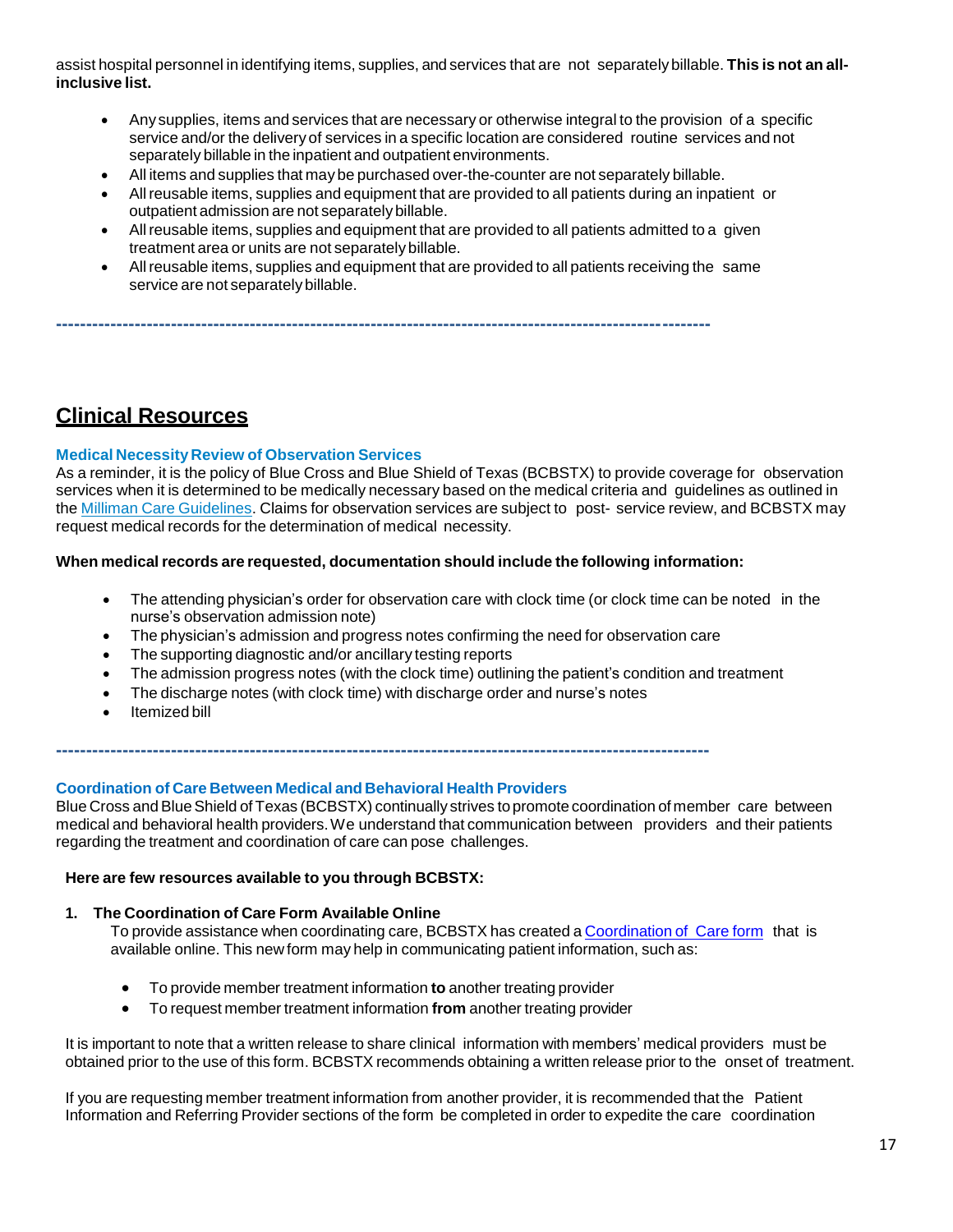process for the receiving provider.

# **2. If You Need Help Finding Behavioral Health Providers for Your Patients**

Call the number on the back of members' BCBSTX ID cards to receive assistance in finding outpatient providers or behavioral health facilities.

# **3. Behavioral Health or Medical Case Management Services**

If you believe a patient has complex health needs and could benefit from additional support and resources from a clinician, you can make a referral to one of the BCBSTX Case Management programs by calling the number on the back of the member's BCBSTX ID card. Case Management can also provide you and the member with information about additional resources provided by their insurance plan.

**------------------------------------------------------------------------------------------------------------**

**2015 Continuity and Coordination of Care Report Results, and Recommended Interventions** Continuity and coordination of care is important to the care of members. Therefore, it is important that the Primary Care Physician/Provider (PCP) be kept informed of a member's condition and any treatment provided by specialist providers (SCP), ancillaries or other health care providers.

Blue Cross and Blue Shield Texas (BCBSTX) monitors the continuity and coordination of care between PCP and specialist providers across the health care network, at least annually. From 2014 Physician Office Review evaluations, opportunities were identified to improve communication between PCP and specialist consultations. The BCBSTX 2015 Provider Satisfaction Survey was modified to include questions related to continuity and coordination of care in order to better analyze strengths and opportunities.

# **Specific questions were added to the following areas:**

- Referral to an ophthalmologist or optometrist for patients requiring a diabetic eye exam and receiving results
- Timely discharge summary data for patients who have been hospitalized is provided to practitioners and includes medication administration instructions

The audits from the Physician Office Review Program had high scores related to continuity and coordination of care. One consideration from the evaluation is that offices were randomly selected without knowledge of patients that required continuity and coordination services from other providers. This resulted in very small denominator of records to assess for continuity and coordination of care.

Recommendation for future studies is that the methodology should be evaluated in order to generate a sample of members in need of continuity and coordination of care.

# **In the 2015 Provider Satisfaction Survey the following items scored less than the target of 85 percent:**

- Receiving eye exam results from eye care professionals
- Receiving summary information after inpatient discharge
- Overall satisfaction with continuity of care

| <b>Survey Question</b>                                                                                                                 | Goal | <b>BCBSTX 2015 Score</b> |
|----------------------------------------------------------------------------------------------------------------------------------------|------|--------------------------|
| 33. Do ophthalmologists and optometrists inform you of their<br>findings after seeing patients you referred for diabetes eye<br>exams? |      | 77%                      |
| 34. When your patients are admitted to a hospital, are you<br>sent summary information after the discharge?                            |      | 72%                      |
| 35. When you receive hospital discharge information, does it<br>reach your office within five business days?                           | 85%  | 80%                      |
| 36. When you receive hospital discharge information, does it<br>contain adequate information about medications at discharge?           |      | 88%                      |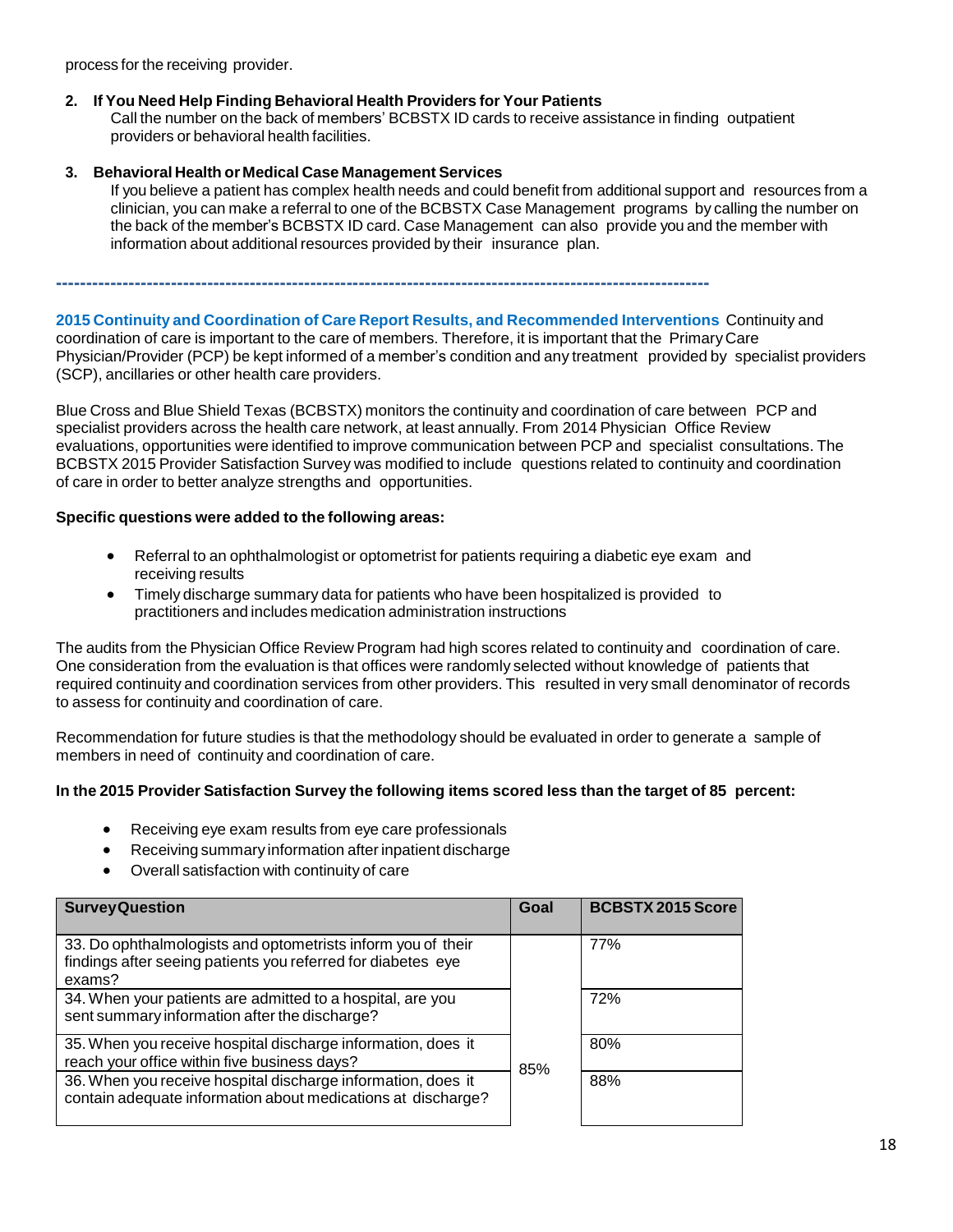| 40. Overall Satisfaction with Continuity of Care | 76% |
|--------------------------------------------------|-----|
|                                                  |     |

The findings of this survey recognize the barriers to care that impact continuity-of-care coordination and BCBSTX's HEDIS rates. The possibilities for improvements were identified to remove barriers impacting continuity and coordination of care.

# **To support continuity and coordination of care, BCBSTX is recommending the following interventions:**

- 1. Specialists should provide a report to the Primary Care Physician/Provider summarizing the member's visit, the services provided and recommended follow-up treatment or needs.
- 2. Hospitals provide timely discharge summary reports to primary care physicians/providers that include a synopsis of the stay, treatment or procedures done, follow-up needs and a list of discharge medications.

Please contact Quality Improvement Programs at 800-863-9798 with questions or comments.

**------------------------------------------------------------------------------------------------------------**

# **Electronic Options**

# **Online Portal Applications Help Expedite Administrative Workflows**

Does your office or organization ever ask: **"Is this patient eligible for Blue Cross and Blue Shield Texas (BCBSTX) benefits? Does this service require preauthorization? or How did my claim process?"** If so, these questions and so many more can be answered in a matter of seconds with a few key strokes using an online portal application, such as Availity®.

Electronic options deliver real-time resolutions, avoiding disapproved services and optimizing your payment. You can confirm patient coverage, preauthorize services and post payments with a few simple clicks.

# **Not only can you conduct HIPAA-compliant transactions online, using Availity you can also:**

- Submit pre- and post-exam transactions
- Conduct pre-service requests
- Complete post-service reconciliations
- Updateproviderdemographics
- Enroll for electronic remittance and fund transfers

If you have not registered and would like to learn more about Availity, and our online referral and preauthorization tool iExchange®, register for a Back to Basics: Availity 101 [webinars.](https://www.bcbstx.com/provider/tools/index.html)

Additionally, for more advanced training of online tools, email a Provider Education Consultant at [PECS@bcbstx.com.](mailto:PECS@bcbstx.com)

**------------------------------------------------------------------------------------------------------------**

# **Corrected Claim Request Change, Effective asof July 11, 2016**

As a reminder, effective July 11, 2016, corrected claim requests for previously adjudicated claims must be submitted as electronic replacement claims, or on the appropriate professional (CMS-1500) or institutional (UB-04) paper claim, and Claim Review form.

#### **ElectronicSubmission**

Electronic replacement claims should be submitted with the appropriate claim frequency code. Frequency code 7 will result in Blue Cross and Blue Shield of Texas (BCBSTX) adjudicating the original claim number (sometimes referred to as a Document Control Number, or DCN) with the corrections. The replacement claim will be issued a new BCBSTX claim number and subsequently deny based on the re- adjudication of the original claim.

**Note:** Claim corrections submitted without the appropriate frequency code will deny as a duplicate and the original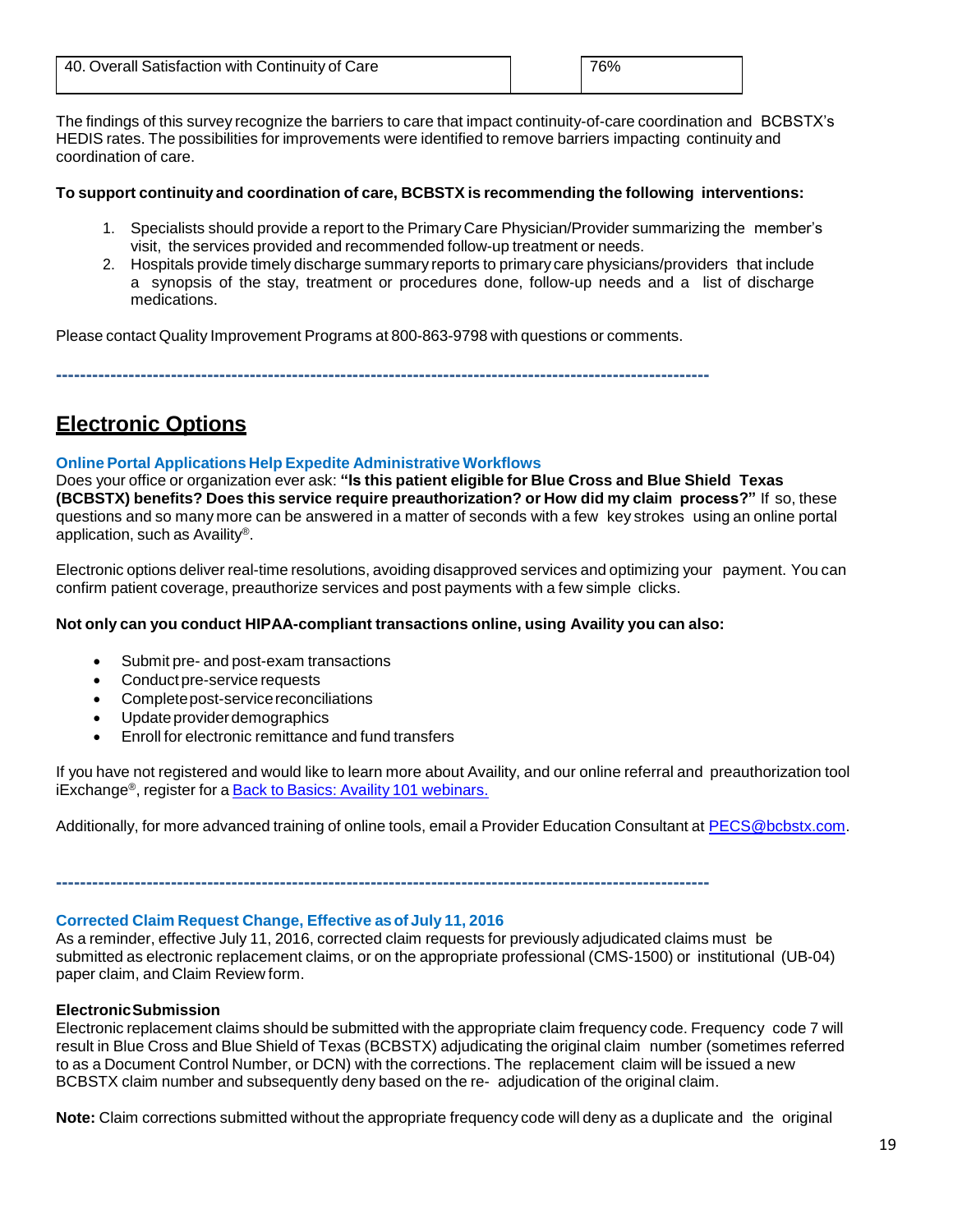BCBSTX claim number will not be adjudicated. See below for additional information on claim frequency codes and guidelines to assist you with when and how to use them for making corrections to electronic claims submitted to BCBSTX.

| <b>Claim Frequency Codes</b>                  |                                                                                                                                                |                                                                                                                                                    |                                                                                                                                                                          |
|-----------------------------------------------|------------------------------------------------------------------------------------------------------------------------------------------------|----------------------------------------------------------------------------------------------------------------------------------------------------|--------------------------------------------------------------------------------------------------------------------------------------------------------------------------|
| Code                                          | <b>Description</b>                                                                                                                             | <b>Filing Guidelines</b>                                                                                                                           | <b>Action</b>                                                                                                                                                            |
| 5 Late Charge(s)                              | Use to submit additional<br>charges for the same<br>date(s) of service as a<br>previous claim.                                                 | File electronically, as<br>usual. Include only the<br>additional late charges<br>that were not included<br>on the original claim.                  | <b>BCBSTX</b> will add the<br>late charges to the<br>previouslyprocessed<br>claim.                                                                                       |
| <b>7</b> Replacement of<br><b>Prior Claim</b> | Use to replace an entire<br>claim (all but identity<br>information).                                                                           | File electronically, as<br>usual. File the claim in<br>its entirety, including all<br>services for which you<br>are requesting<br>reconsideration. | <b>BCBSTX will replace</b><br>the original claim with<br>corrections and the<br>replacement claim will<br>be denied. Refer to<br>the original claim for<br>adjudication. |
| 8 Void/Cancel of<br><b>Prior Claim</b>        | Use to entirely eliminate<br>a previously submitted<br>claim for a specific<br>provider, patient, insured<br>and "statement covers<br>period." | File electronically, as<br>usual. Include all<br>charges that were on<br>the original claim.                                                       | <b>BCBSTX will void the</b><br>original claim from<br>records, based on<br>request.                                                                                      |

# **PaperSubmission**

More than 98 percent of the claims BCBSTX receives from providers are submitted electronically. BCBSTX encourages all providers to use electronic options as the primary method for claim submission. There are several multi-

payer web vendors available to providers. If you are a registered Availity® web portal user, you have access to submit direct data entry replacement claims electronically, at no additional cost.

As of July 11, 2016, any changes to a claim that are specified **only** on the Claim Review form (or via a letter) will be returned with a notice advising resubmission on the appropriate CMS-1500 or UB-04 paper claim form. Paper claim submitters are required to indicate "corrected claim" on the paper claim form and the accompanying Claim Review form.

**------------------------------------------------------------------------------------------------------------**

**Pharmacy**

# **Reminder: Pharmacy Benefit Tips**

For Blue Cross and Blue Shield of Texas (BCBSTX) members with prescription drug benefits administered by Prime Therapeutics®, BCBSTX employs a number of industry-standard management strategies to ensure appropriate utilization of prescription drugs. These strategies can include formulary management, benefit design modeling, specialty pharmacy benefits, and clinical programs, among others. You can help us achieve these goals by:

#### **1. Prescribing Drugs Listed on the Formulary**

The BCBSTX formularies are provided as a guide to help in the selection of cost-effective drug therapy. Every major drug class is covered, although many of the formularies cover most generics and fewer brand name drugs. The lists also provide members with criteria for how drugs are selected, coverage considerations and dispensing limits. While these drug lists are a tool to help members maximize their prescription drug benefits, the final decision about what medications should be prescribed is between the health care provider and the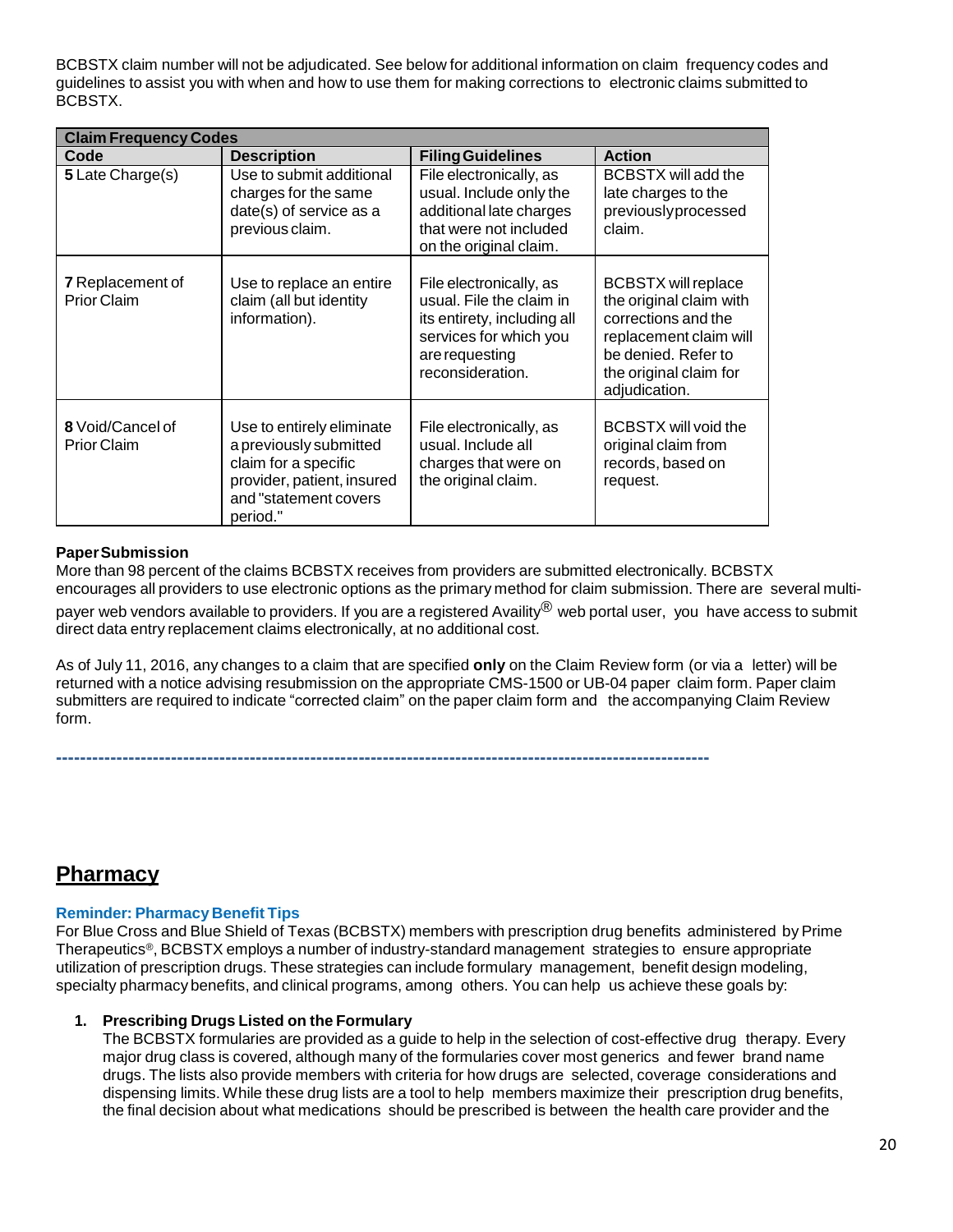patient.

BCBSTX formularies are regularly updated and can be found under Pharmacy Program on the BCBSTX provider website.

**Note:** For members with Medicare Part D or Medicaid coverage, the drug lists can be found on the plan's website:

- Blue Cross MedicareRx (PDP)<sup>SM</sup>: [bcbstx.com/medicare/part\\_d\\_druglist.html](http://www.bcbstx.com/medicare/part_d_druglist.html)
- Blue Cross Medicare Advantage (HMO)SM and (PPO)<sup>SM</sup>: [bcbstx.com/medicare/mapd\\_drug\\_coverage.html](http://www.bcbstx.com/medicare/mapd_drug_coverage.html)
- Blue Cross Medicare Advantage Dual Care (HMO SNP)<sup>SM</sup> [bcbstx.com/medicare/snp\\_drug\\_coverage.html](http://www.bcbstx.com/medicare/snp_drug_coverage.html)
- Texas STAR: [bcbstx.com/star/prescription-drugs/drug-coverage](http://www.bcbstx.com/star/prescription-drugs/drug-coverage)
- Texas CHIP: [bcbstx.com/chip/prescription-drugs/drug-coverage](http://www.bcbstx.com/chip/prescription-drugs/drug-coverage)

# **2. Reminding Patients of Covered Preventive Medications**

Many BCBSTX health plans include coverage at no cost to the member for certain prescription drugs, women's contraceptive products and over-the-counter (OTC) medicines used for preventive care services.\*

- ACA\$0Preventive Drug List: [bcbstx.com/pdf/rx/rx-aca-prev-list-tx.pdf](http://www.bcbstx.com/pdf/rx/rx-aca-prev-list-tx.pdf)
- Women's Contraceptive Coverage List: bcbstx.com/pdf/rx/contraceptive-list-tx.pdf

\*Not available for all plans. Members should call the customer service number on their ID card to help *determine what benefits may be available, including any requirements, limitations or exclusions that apply. Please refer to the member's certificate of coverage.*

# **3. Submitting Necessary Prior Authorization Requests**

For some medications, the member's plan may require certain criteria to be met before prescription drug coverage may be approved. You will need to complete the necessary prior authorization request and submit it to BCBSTX. More information about these requirements can be found under [Pharmacy](http://www.bcbstx.com/provider/pharmacy/index.html) [Program](http://www.bcbstx.com/provider/pharmacy/index.html) on the BCBSTX provider website.

# **4. Assisting Members with Formulary Exceptions**

If the medication you wish to prescribe is not on your patient's drug or the preventive care lists, a formulary exception can be requested. You can call the customer service number on the member's ID card to start the process, or complete the online form at: [myprime.com/en/coverage-exception-](http://www.myprime.com/en/coverage-exception-form.html) [form.html.](http://www.myprime.com/en/coverage-exception-form.html)

Visit the Pharmacy Program section of our website for more information.

*Prime Therapeutics, LLC, is a pharmacy benefit management company. BCBSTX contracts with Prime to provide pharmacy benefit management, prescription home delivery and specialty pharmacy services. BCBSTX, as well as several independent Blue Cross and Blue Shield Plans, has an ownership interest in Prime.*

The information mentioned here is for informational purposes only and is not a substitute for the independent medical judgment of a physician. Physicians are to exercise their own medical judgment. Pharmacy benefits and limits are subject to the terms set forth in the member's certificate of coverage which may vary from the limits set forth above. The listing of any particular drug or classification of drugs is not a guarantee of benefits. Members should refer to *their certificate of coverage for more details, including benefits, limitations and exclusions. Regardless of benefits, the final decision about any medication is between the member and their health care provider.*

**------------------------------------------------------------------------------------------------------------**

# **Dispensing QVT (Quantity Versus Time) Limits**

To help minimize health risks and to improve the quality of pharmaceutical care, dispensing QVT limits have been placed on select prescription medications. The limits are based upon the U.S. Federal Drug Administration and medical guidelines as well as the drug manufacturer's package insert.

Access the Standard Drug List [Dispensing](https://www.bcbstx.com/pdf/rx/rx_dispensing_limits_gen_tx.pdf) [Limits](http://www.pages02.net/hcscnosuppression/nlt_br_providers_june_2016_b_ok_060116_in_every_issue/LPT.url?kn=900486&amp%3Bamp%3Bvs=YTVjNjZjMzUtOGRhNi00MDUwLWI1MDAtYTg0NTI3M2JkZmUxOzA6ODk5OTgwMToyMjY0ODg5MjYwNzo5NDAwOTQyMjQ6OTQwMDk0MjI0OwS2) and Generics Plus Drug List Dispensing Limits documents online.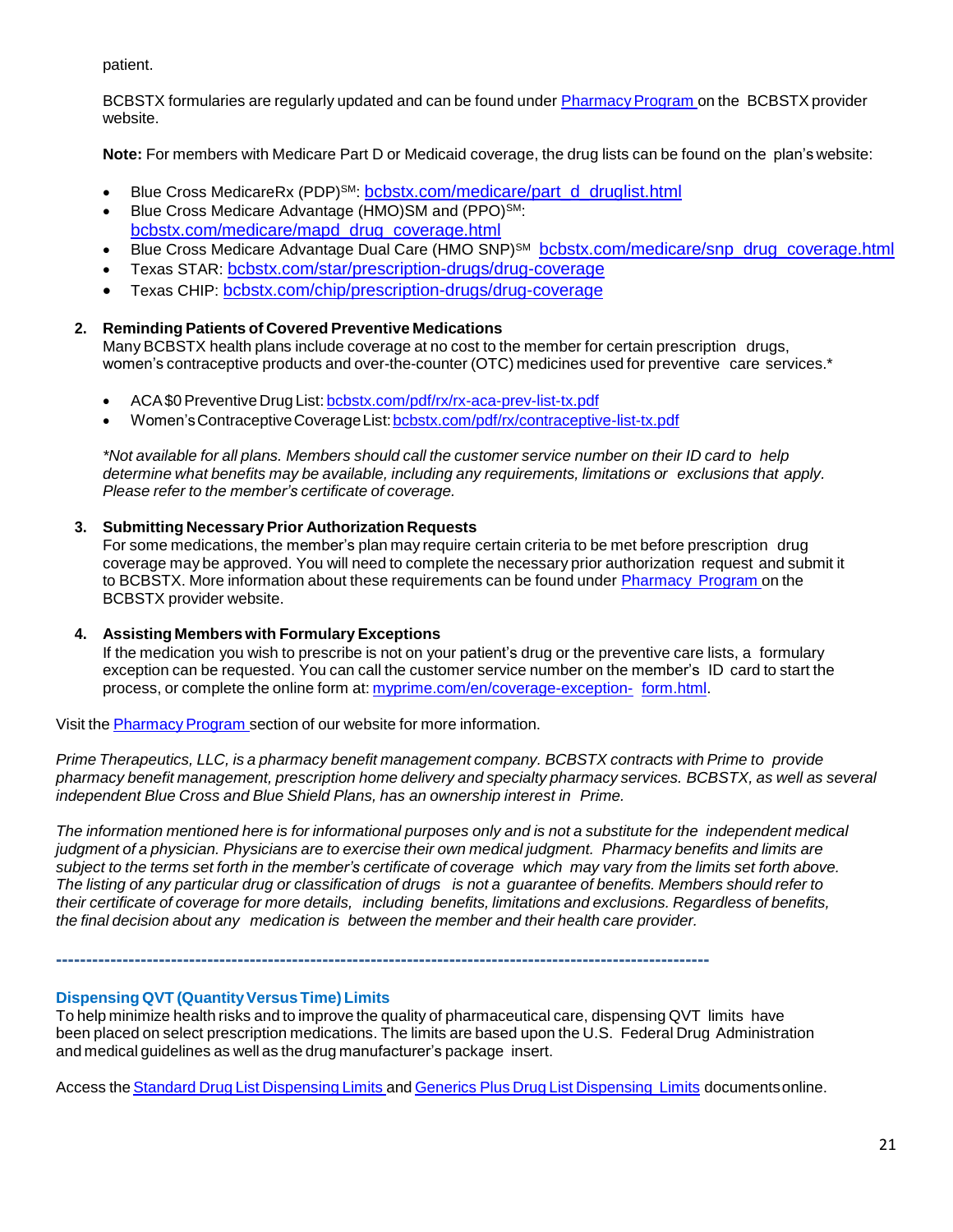# **PrescriptionDrugLists**

Throughout the year, theBlue Cross and Blue Shield of Texas (BCBSTX) Clinical Pharmacydepartment frequently reviews the prescription drug lists. Tier placement decisions for each drug on the list follow a precise process, with several committees reviewing efficacy, safety and cost of each drug.

For current drug updates, visit Pharmacy Program/Prescription Drug List and Prescribing Guidelines on the BCBSTX provider website.

**------------------------------------------------------------------------------------------------------------**

**------------------------------------------------------------------------------------------------------------**

**------------------------------------------------------------------------------------------------------------**

# **Provider General Information**

# **ProviderTraining**

BCBSTX is proud to offer complimentary educational webinar sessions. These online training sessions give you the flexibility to attend live sessions. Provider billers, utilization areas and administrative departments will benefit from these webinars. Please visit Education and [Reference](http://www.bcbstx.com/provider/training/index.html) on the [bcbstx.com/provider](http://www.bcbstx.com/provider/index.html) website to view what is available and sign up for training sessions.

**After-hours AccessIsRequired**

Blue Cross and Blue Shield of Texas (BCBSTX) requires that primary care physicians/providers, specialty care physicians, professional providers, and facility and ancillary providers provide urgent care, and emergencycare or coverage for care 24 hours a day, seven days a week. Providers must have a verifiable mechanism in place, for immediate response, for directing patients to alternative after-hours care based on the urgency of the patient's need.

#### **Acceptableafter-hoursaccessmechanismsmayinclude:**

- An answering service that offers to call or page the physician/provider or on-call physician/provider;
- a recorded message that directs the patient to call the answering service and the phone number is provided; or
- a recorded message that directs the patient to call or page the physician/provider or on-call physician/provider and the phone number is provided.

For more detail, [please refer to the provider manuals](https://www.bcbstx.com/provider/gri/index.html) for Blue Choice PPO<sup>SM</sup> Physician, Professional Provider and Facility and Ancillary Provider Manual (Section B) and Blue Essential (formerly known as HMO Blue Texas<sup>SM</sup>), Blue Advantage HMOSM, Blue Premier Physician, Professional Provider, Facility and Ancillary Provider Manual (Section B) available in the Education & Reference section of our provider website. Click on the "Manual" link (note, a password is required).

#### **Medical Record Requests: Include Our Letter as Your Cover Sheet**

When you receive a letter from Blue Cross and Blue Shield of Texas (BCBSTX) requesting additional information, such as medical records or certificates of medical necessity, please utilize the letter as a cover sheet when sending the requested information to us.

**------------------------------------------------------------------------------------------------------------**

This letter contains a barcode in the upper right corner to help ensure that the information you send is matched directly to the appropriate file and/or claim. Do not submit a Claim Review form in addition to the letter, as this could delay the review process.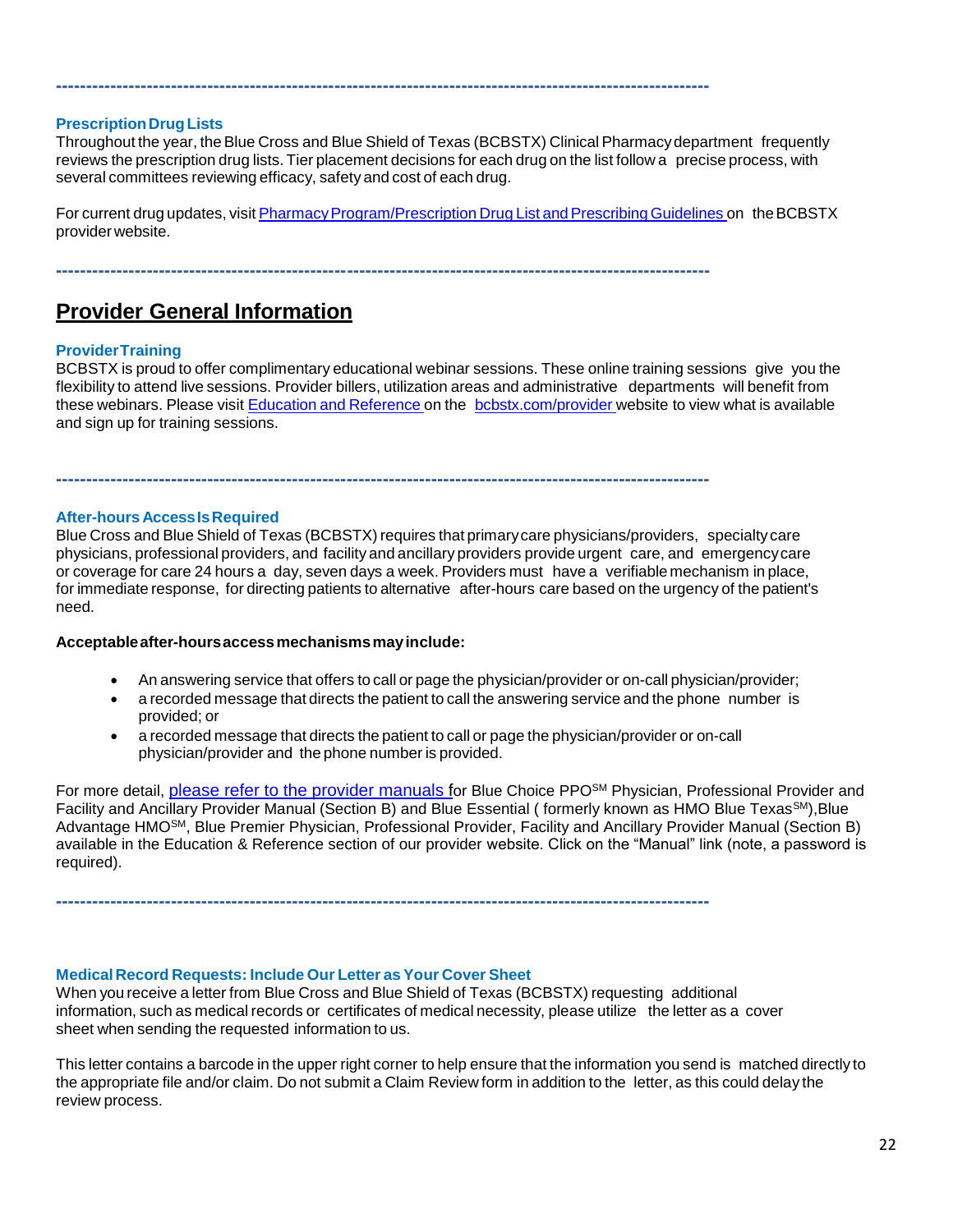# **Quest Diagnostics, Inc., Is theExclusive HMO and Preferred Statewide PPO Clinical Reference Lab Provider**

**------------------------------------------------------------------------------------------------------------**

Quest Diagnostics, Inc., is the **exclusive** outpatient clinical reference laboratory provider for Blue Essentials<sup>SM</sup> (formerly known as HMO Blue Texas SM) members and Blue Advantage HMOSM subscribers\* and the *preferred* statewide outpatient clinical reference laboratory provider for Blue Cross and Blue Shield of Texas (BCBSTX) Blue Choice PPO<sup>SM</sup> subscribers. This arrangement excludes lab services provided during emergency room visits, inpatient admissions and outpatient day surgeries (hospital and free-standingambulatorysurgerycenters).

# **QuestDiagnosticsOffers:**

- On-linescheduling for Quest Diagnostics' Patient Service Center (PSC) locations. To schedule a patient PSC appointment, log onto [QuestDiagnostics.com/patient](https://www.questdiagnostics.com/home/patients) or call **888-277- 8772**.
- Convenient patient access to more than 195 patient service locations.
- 24/7 access to electronic lab orders,results and other office solutions through *Care360® Labs and Meds*.

For more information about Quest Diagnostics lab testing solutions or to establish an account, contact yourQuest Diagnostics PhysicianRepresentative or call **866-MY-QUEST** (866-697-8378).

For physicians, professional providers or facility and ancillary providers located in the HMO capitated lab counties, only the lab services/tests indicated on the Reimbursable Lab Services list will be reimbursed on a fee-for-service basis if performed in the physician's, professional provider's or facility or ancillary provider's office for BlueEssentials (formerly known as HMO Blue Texas) members. Please note all other lab services/tests performed in the physician's or professional provider's offices will not be reimbursed. You can access the county listing and the Reimbursable Lab Services list in the General [Reimbursement](https://www.bcbstx.com/provider/gri/index.html) Information section located under the Standards and Requirements tab.

*\*Note:Physicians, professional providers orfacility and ancillary providers who are contracted/affiliated with a* capitated IPA/medical group and physicians, professional providers or facility or ancillary providers who are not part of a capitated IPA/medical group but who provide services to a member/subscriber whose PCP is a member of a *capitated IPA/medical group must contact the applicable IPA/medical group forinstructions regarding outpatient laboratory services.*

**------------------------------------------------------------------------------------------------------------**

#### **MedicalPolicyDisclosure**

New or revised medical policies, when approved, will be posted on the Blue Cross and Blue Shield of Texas (BCBSTX) provider website on the 1st or 15th dayof each month. Those medical policies requiring disclosure will become effective 90 days from the posting date. Medical policies that do not require disclosure will become effective 15 days after the posting date. The specific effective date will be noted for each medical policy that is posted.

To view active and pending medical policies go to [bcbstx.com/provider](https://www.bcbstx.com/provider/) and click on the Standards & Requirements tab, then click on the [Medical](http://www.medicalpolicy.hcsc.net/medicalpolicy/disclaimer?corpEntCd=TX1) Policies offering. After reading and agreeing to the disclaimer, you will then have access to active and pending medical policies.

**------------------------------------------------------------------------------------------------------------**

# **DraftMedicalPolicyReview**

In an effort to streamline the medical policy review process, you can view draft medical policies on the Blue Cross and Blue Shield of Texas (BCBSTX) provider website and provide your feedback online. If there are any draft medical policies to review, these documents will be made available for your review around the 1st and the 15th of each month with a review period of approximately two weeks.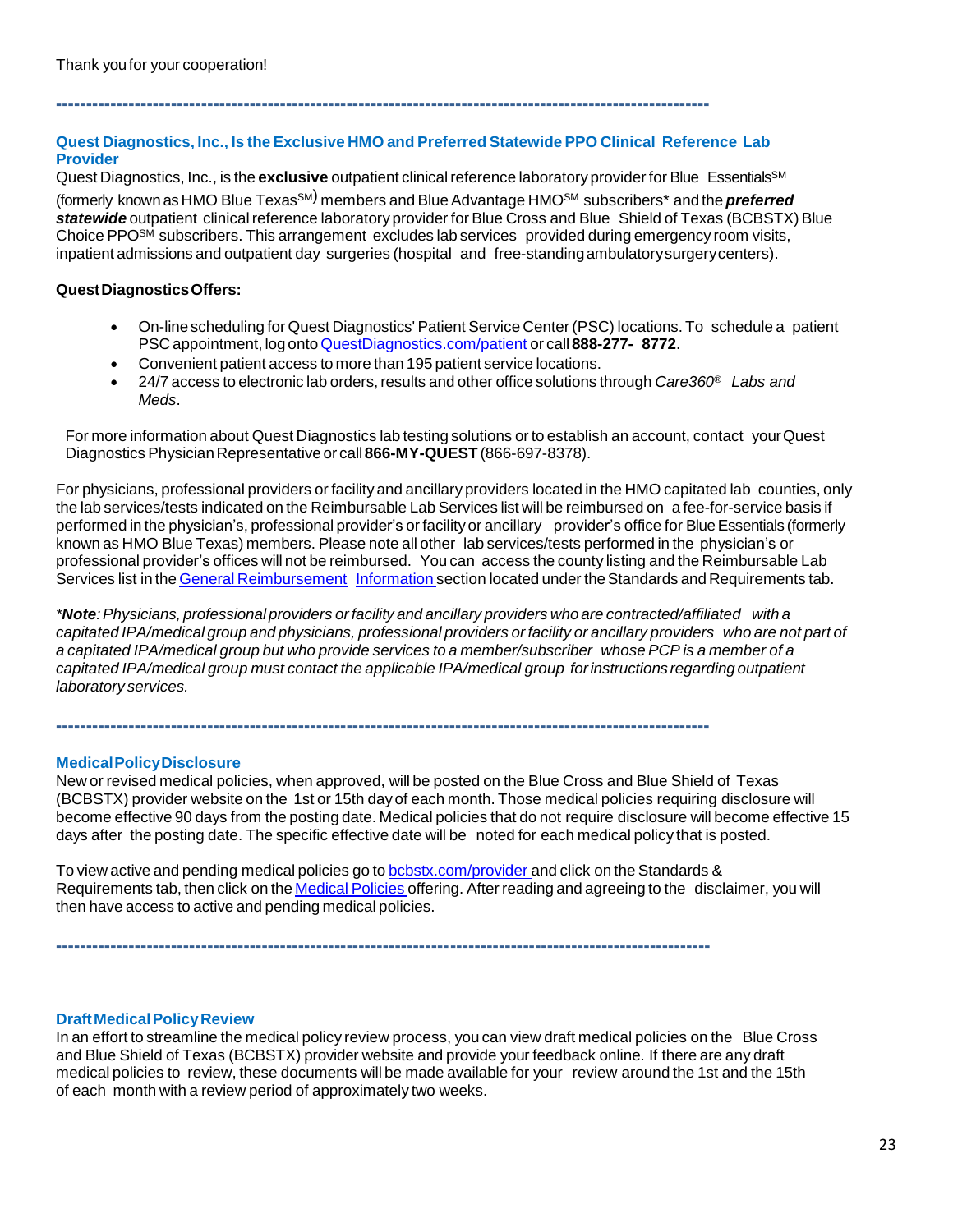To view draft [medical](http://www.medicalpolicy.hcsc.net/medicalpolicy/disclaimer?corpEntCd=TX1) policies go to our provider website and click on the Standards & Requirements tab, then click on the Medical Policies offering. After reading and agreeing to the disclaimer, you will then have access to view any draft medical policies, if available.

# **No AdditionalMedicalRecords Needed**

Physicians, professional providers orfacilityor ancillary provider who have received an approved predetermination (which establishes medical necessity of a service) or have obtained a radiology quality initiative (RQI) from AIM Specialty Health need not submit additional medical records to Blue Cross and Blue Shield of Texas (BCBSTX). In the event that additional medical records are needed to process a claim on file, BCBSTX willrequest additional medical records at that time.

Predetermination does not guarantee payment. All payments are subject to determination of the insured person's eligibility,payment of required deductibles, copayments and coinsurance amounts, eligibilityof charges as covered expenses, application of the exclusions and limitations, and other provisions of the policyat the time services are rendered.

**------------------------------------------------------------------------------------------------------------**

**------------------------------------------------------------------------------------------------------------**

# **Rights and Responsibilities**

# **Blue Choice PPOSM Subscribers/Blue Advantage HMOSM Member Rights and Responsibilities**

As a provider for Blue Cross and Blue Shield of Texas (BCBSTX), you are obligated to be aware of subscribers'/members' rights and informed of subscribers' responsibilities. Our health plan subscribers/members may refer to their benefit booklet for a listing of their rights and responsibilities, which are also included below; you can also access these documents on our website at **[bcbstx.com.](https://www.bcbstx.com/provider/)** 

#### **Rights Responsibilities**

| Subscriber(s)/Member(s)                                                                                                                                                                                                                                                         | Subscriber(s)/Member(s)                                                                                                                          |
|---------------------------------------------------------------------------------------------------------------------------------------------------------------------------------------------------------------------------------------------------------------------------------|--------------------------------------------------------------------------------------------------------------------------------------------------|
| You have the right to:                                                                                                                                                                                                                                                          | You have the responsibility to:                                                                                                                  |
| Receive information about<br>the organization, its services,<br>its practitioners and<br>providers and subscribers'<br>rights and responsibilities.<br>Make recommendations<br>$\bullet$<br>regarding the organization's<br>subscribers' rights and<br>responsibilities policy. | Provide, to the extent<br>possible, information that your<br>health benefit plan and<br>practitioner/provider need, in<br>order to provide care. |
| Participate with practitioners<br>in making decisions about<br>your health care.                                                                                                                                                                                                | Follow the plans and<br>instructions for care you have<br>agreed to with your<br>practitioner.                                                   |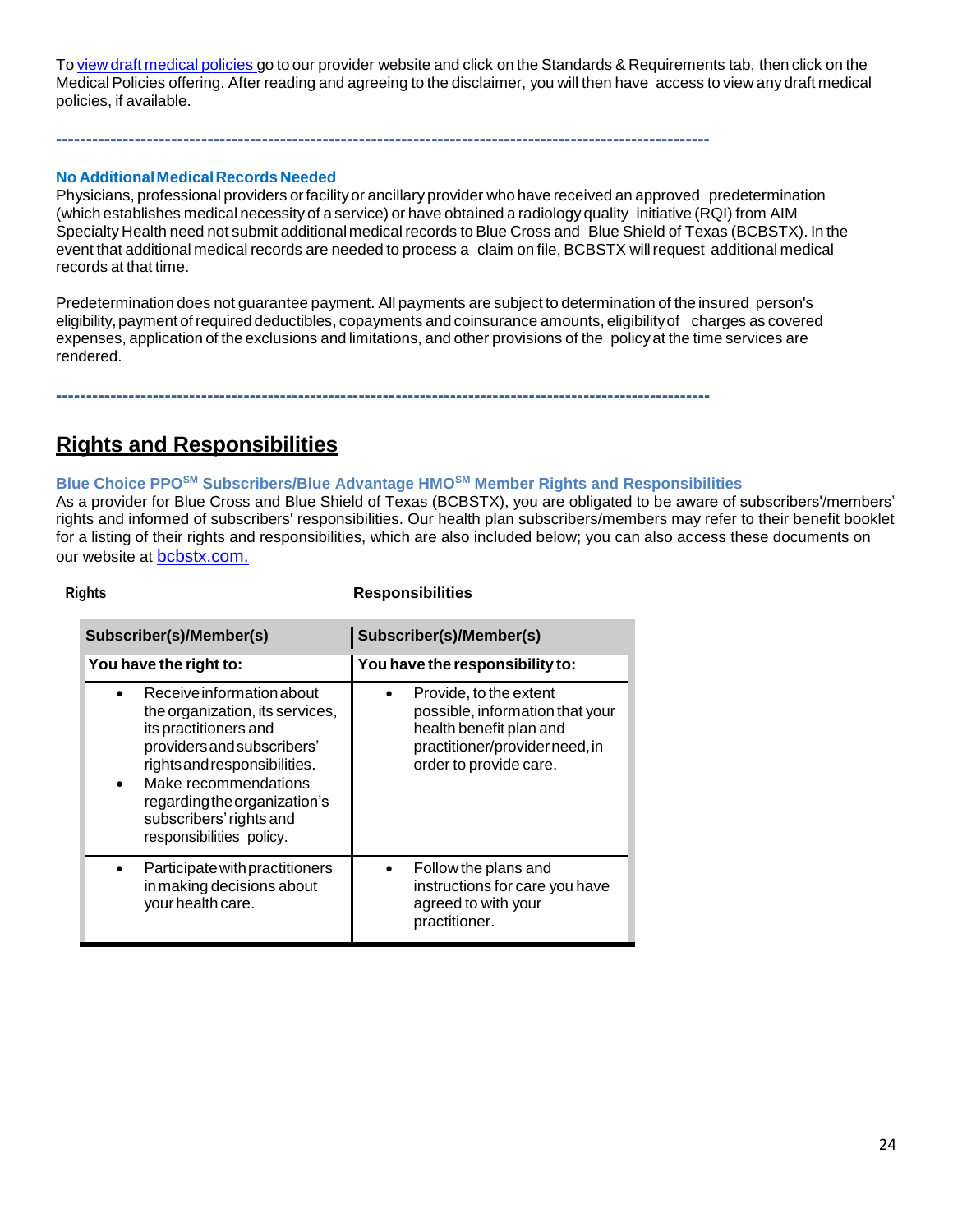| Be treated with respect and<br>recognition of your dignity<br>and your right to privacy.<br>A candid discussion of<br>appropriate or medically<br>necessarytreatmentoptions<br>for your condition, regardless<br>of cost or benefit coverage.<br>Voice complaints or appeals<br>about the organization or the<br>care it provides. | Understand your health<br>problems and participate in<br>the development of mutually<br>agreed upon treatment goals,<br>to the degree possible. |
|------------------------------------------------------------------------------------------------------------------------------------------------------------------------------------------------------------------------------------------------------------------------------------------------------------------------------------|-------------------------------------------------------------------------------------------------------------------------------------------------|
|------------------------------------------------------------------------------------------------------------------------------------------------------------------------------------------------------------------------------------------------------------------------------------------------------------------------------------|-------------------------------------------------------------------------------------------------------------------------------------------------|

# **Member Rights – You Have the Right to:**

- Receive information about the organization, its services, its practitioners and providers and members'rights andresponsibilities.
- Makerecommendations regardingtheorganization's members'rights andresponsibilities policy.
- Participate with practitioners in making decisions about your health care.
- Be treated with respect and recognition of your dignity and your right to privacy.
- Acandid discussion of appropriate or medically necessary treatment options for your condition, regardless of cost or benefit coverage.
- Voice complaints or appeals about the organization or the care it provides.

# **Member Rights – You Have the Responsibility to:**

- Meet all eligibilityrequirements of your employer and the Health Maintenance Organization (HMO).
- Identify yourself as an HMO member by presenting your ID card and pay the copayment at the time of service for network benefits.
- Establish a physician/patient relationship with your primarycare physician/provider (PCP) and seek your PCP's medical advice/referral for network services prior to receiving medical care, unless it is an emergencysituation or services are performed by your HMO participating OBGyn.
- Provide, to the extent possible, information that the HMO and practitioner/providers need, in order to care for you. Including changes in your family status, address and phone numbers within 31 days of the change.
- Understand the medications you are taking and receive proper instructions on how to take them.
- Notify your primarycare physician/provider or HMO plan within 48 hours or as soon as reasonably possible after receiving emergency care services.
- Communicate complete and accurate medical information to health care providers.
- Call in advance to schedule appointments with your network provider and notify them prior to cancelingorrescheduling appointments.
- Read your coverage documents forinformation about benefits, limitations, and exclusions.
- Ask questions and follow instructions and guidelines given by your provider to achieve and maintain good health.

Understand your health problems and participate to the degree possible in the development of treatment goals mutually agreed upon between you and your provider.

**------------------------------------------------------------------------------------------------------------**

### **ContactUs** View our quick directory of contacts for BCBSTX.

**------------------------------------------------------------------------------------------------------------**

# **Update Your Contact Information**

Accurate provider directories are an important part of providing BCBSTX members/subscribers with the information they need to manage their health. If any of your information has changed, please update your contact [information.](http://www.pages02.net/hcscnosuppression/nlt_april_2016_p_br_provider_tx_040616_UpdateContactInfo/)